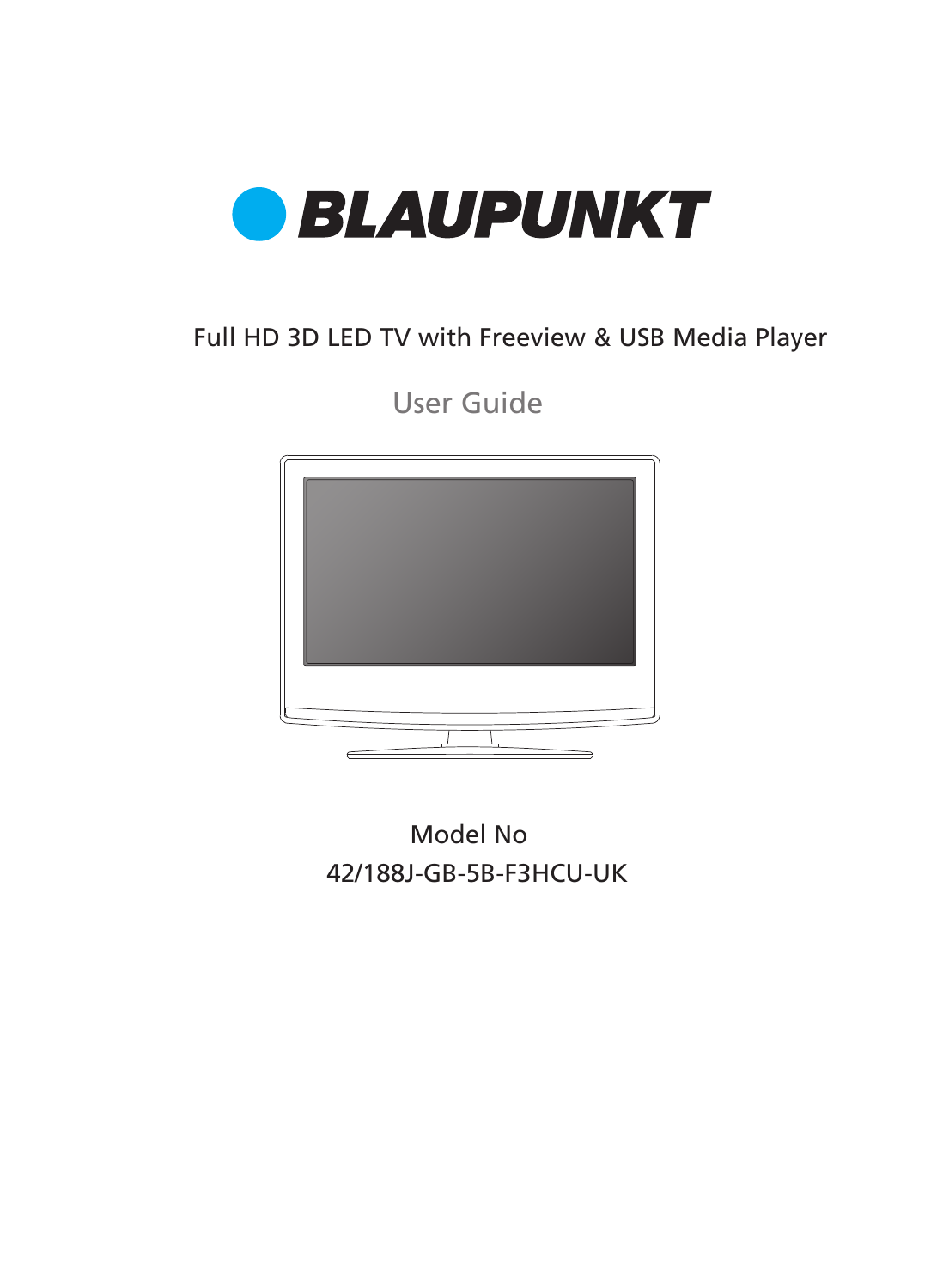## **Important safety instructions**



**Please, read these safety instructions and respect the following warnings before the appliance is operated:**

- This TV with the weight of more than 20 kg must be lifted and carried by at least two people.
- Be careful! This TV does not contain any parts which could be repaired by the user. In case of a fault, contact the producer or the authorized service. The contact with certain parts inside the appliance might endanger your life. The guarantee is not provided for the faults caused by non-professional interactions!
- Do not remove the rear part of the appliance.

#### In order to prevent fire spread, always keep candles and other open flames away from this product.



- $\bullet$  This appliance is designed for receiving and reproduction of video and sound signals. Any other use is strictly forbidden.
- $\blacktriangleright$  The ideal distance to watch TV is approximately five times the diagonal of the screen. The light striking upon the screen from other light sources can cause reflections and make the quality of the picture worse.
- $\bullet$  Please, ensure the sufficient ventilation and appropriate distance of the appliance from other pieces of furniture.
- $\bullet$  The TV set is designed exclusively for the operation in a dry place. When using the appliance outside, please, make sure it is protected against moisture (rain, splashing water). Never expose the appliance to moisture.
- $\bullet$  Do not place any containers with water on the appliance, such as vases, etc. These containers might get pushed over, which would endanger electric safety. Place the appliance exclusively on flat and stable surfaces. Do not place any objects such as newspaper or blankets, etc. on or under the appliance.
- Make sure the appliance does not stand on any power cables as they might get damaged. Mobile phones and other devices such as WLAN adapters, monitoring cameras with wireless signal transmission, etc. might cause electromagnetic interference and they should not be placed near the appliance.
- $\bullet$  Do not place the appliance near heating elements or in a place with direct sunshine as it has a negative effect on cooling of the appliance. Heat storage is dangerous and it

can seriously reduce the lifetime of the appliance. In order to ensure the safety, ask the qualified person to remove the dirt from the appliance.

- Try to prevent the mains cable or (if it is part of delivery) mains adapter damage. The appliance can only be connected with a supplied mains cable/adapter.
- $\blacktriangleright$  Storms are dangerous for all electric appliances. If the mains or aerial wiring is struck by the lightening, the appliance might get damaged, even if it is turned off. Thus you should disconnect all the cables and connectors of the appliance before the storm.
- $\bullet$  To clean the screen of the appliance use only a damp and soft cloth. Use only clean water, never detergents or in no case dissolvents.

#### **Warning:**

- Never connect any external devices to a live appliance. Switch off not only the TV but also the devices which are being connected! Plug the appliance plug into the wall outlet after connecting the external devices and the aerial!
- Always make sure there is free access to the appliance main switch and to its mains plug.
- $\blacktriangleright$  The appliance is not designed for a use in a workplace fitted with monitors.
- $\bullet$  The systematic use of headphones at high volume might lead to irreversible hearing damage.
- Ensure environmental disposal of this appliance and any components including batteries. When in doubt, please, contact your local authority for details of recycling.
- While installing the appliance, do not forget that furniture surfaces are treated with various varnishes, plastics, etc. or they might be polished. The additions contained in these products might cause destruction of base material of appliance stand. This will result in the holdovers of this material stuck to the furniture surface, which are difficult to remove, if not even impossible.
- The screen of your TV responds to the top quality requirements and it was checked in details for accidental faulty pixels several times. Due to the technological properties of the manufacturing process, it is not possible to eliminate the existence of a small number of faulty points on the screen for 100% (even with maximum care while production provided). These faulty pixels are not considered faults in terms of guarantee conditions, if their extent is not greater than the boundaries defined by DIN norm.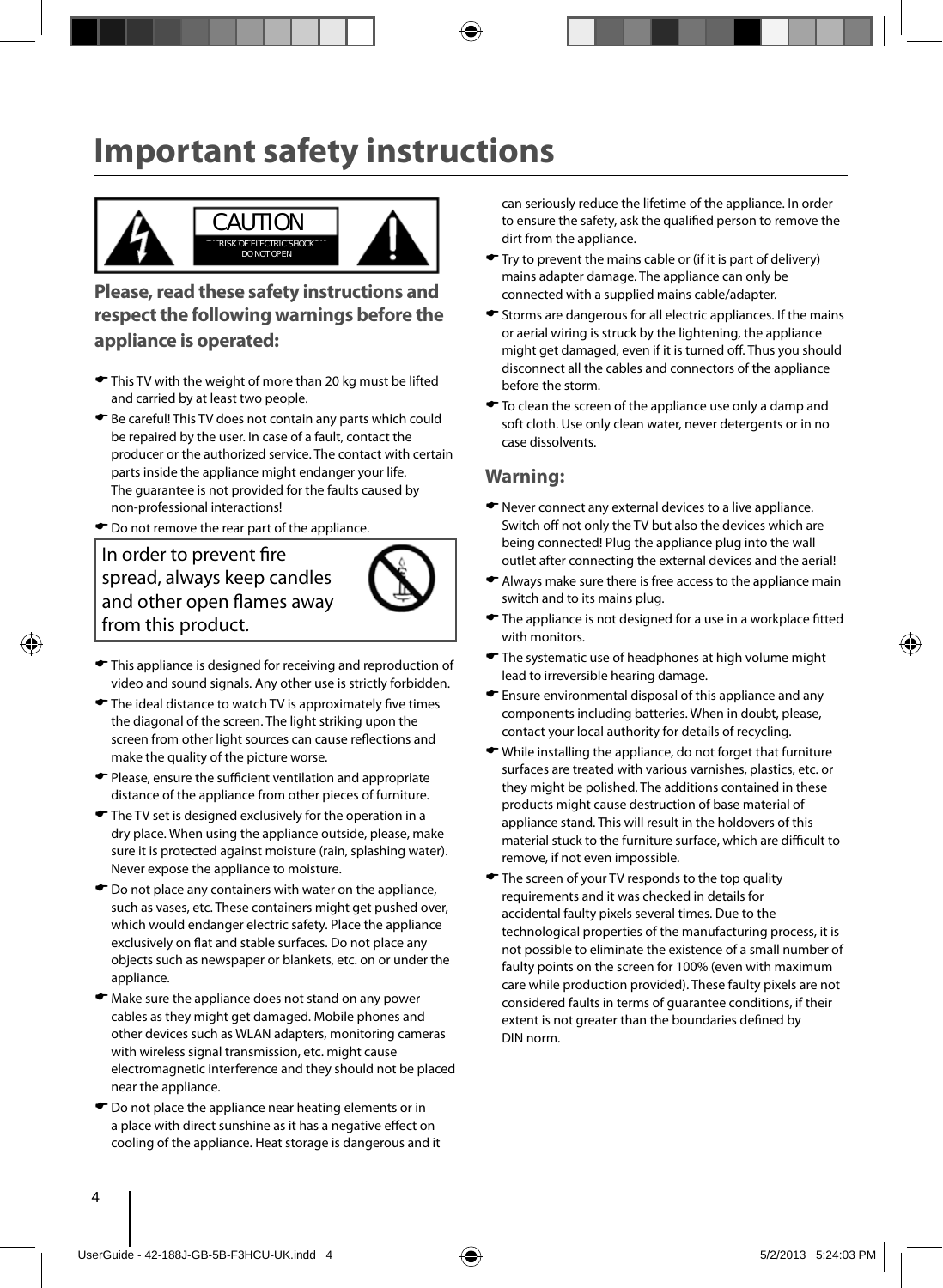### **Important information regarding use of video games, computers, captions and other fi xed image displays.**

- $\blacktriangleright$  The extended use of fixed image program material can cause a permanent "shadow image " on LCD screen (this is sometimes incorrectly referred to as "burnout to the screen" ). This shadow image is then permanently visible on the screen in the background. It is a partly irreversible damage. You can avoid such a damage by respecting the following instructions:
- $\bullet$  Reduce the brightness/contrast setting to a minimum viewing level.
- $\bullet$  Do not display the fixed image for a long period of time. Avoid displaying of:
	- » Teletext time and charts,
	- » TV/DVD menu, e.g. DVD contents,
	- In the "Pause" mode (hold): Do not use this mode for a long time, e.g. while watching a DVD or a video.
	- » Turn off the appliance if you are not using it.

#### **Batteries**

- $\bullet$  Observe the correct polarity when inserting the batteries.
- $\bullet$  Do not expose batteries to high temperatures and do not place them on locations where the temperature might increase quickly, e.g. near the fire or on the direct sunshine.



- $\bullet$  Do not expose batteries to excessive radiant heat, do not throw them into the fire, do not disassemble them and do not try ato recharge unrechargeable batteries. They could leak out or explode.
	- » Never use different batteries together or mix new and old ones.
	- » Dispose of batteries in an environmentally friendly way.
	- » Most of the EU countries regulate the disposal of batteries by law.

#### **Product disposal**

Waste electrical products should not be disposed of with household waste. Separate disposal facilities exist. Check with your Local Authority or retailer for recycling advice.



#### **3D Safety Information**

- If you watch the 3D imaging too closely or for a long period of time, it may harm your eyesight.
- Watching the TV or playing video games that incorporate
- 3D imaging with the 3D glasses for a long period of time can cause drowsiness, headaches or fatigue to you and/or your eyes. If you have a headache, or otherwise feel fatigued or drowsy, stop watching the TV and take a rest.
- **T** Pregnant woman, seniors, persons with heart problems or persons who experience frequent drowsiness should refrain from watching 3D TV.
- Some 3D imaging may cause you to duck or dodge the image displayed in the video. Therefore, it is best if you do not watch 3D TV near fragile objects or near any objects that can be knocked over easily.
- Please prevent children under the age of 5 from watching 3D TV as it may affect their vision development.

#### **Warning for photosensitization seizure:**

 $\bullet$  Some viewers may experience a seizure or epilepsy when exposed to certain factors, including flashing lights or images in TV or video games. If you or anybody from your family has a history of epilepsy or seizure, please consult with your doctor before watching 3D TV. Also certain symptoms can occur in unspecified conditions without any previous history. If you experience any of the following symptoms, immediately stop watching the 3D imaging and consult a doctor: dizziness or light headedness, visual transition or altered vision, visual or facial instability, such as eye or muscle twitching, unconscious action, convulsion, loss of conscience, confusion or disorientation, loss of directional sense, cramps, or nausea. Parents should monitor their children, including teenagers, for these symptoms as they may be more sensitive to the effects of watching 3D TV.

#### **Risk of photosensitization seizure can be**

#### **reduced with the following actions.**

- Take frequent breaks from watching 3D TV.
- $\blacktriangleright$  For those who have vision that is different in each eye, they should watch the TV after taking vision correction measures.
- Watch the TV so that your eyes are on the same level as the 3D screen and refrain from sitting too closely to the TV.
- Do not watch the 3D imaging when tired or sick, and avoid watching the 3D imaging for a long period of time.
- $\bullet$  Do not wear the 3D glasses for any other purpose than viewing 3D imaging on a 3D TV.
- $\bullet$  Some viewers may feel disoriented after watching 3D TV. Therefore, after you watch 3D TV, take a moment to regain awareness of your situation before moving.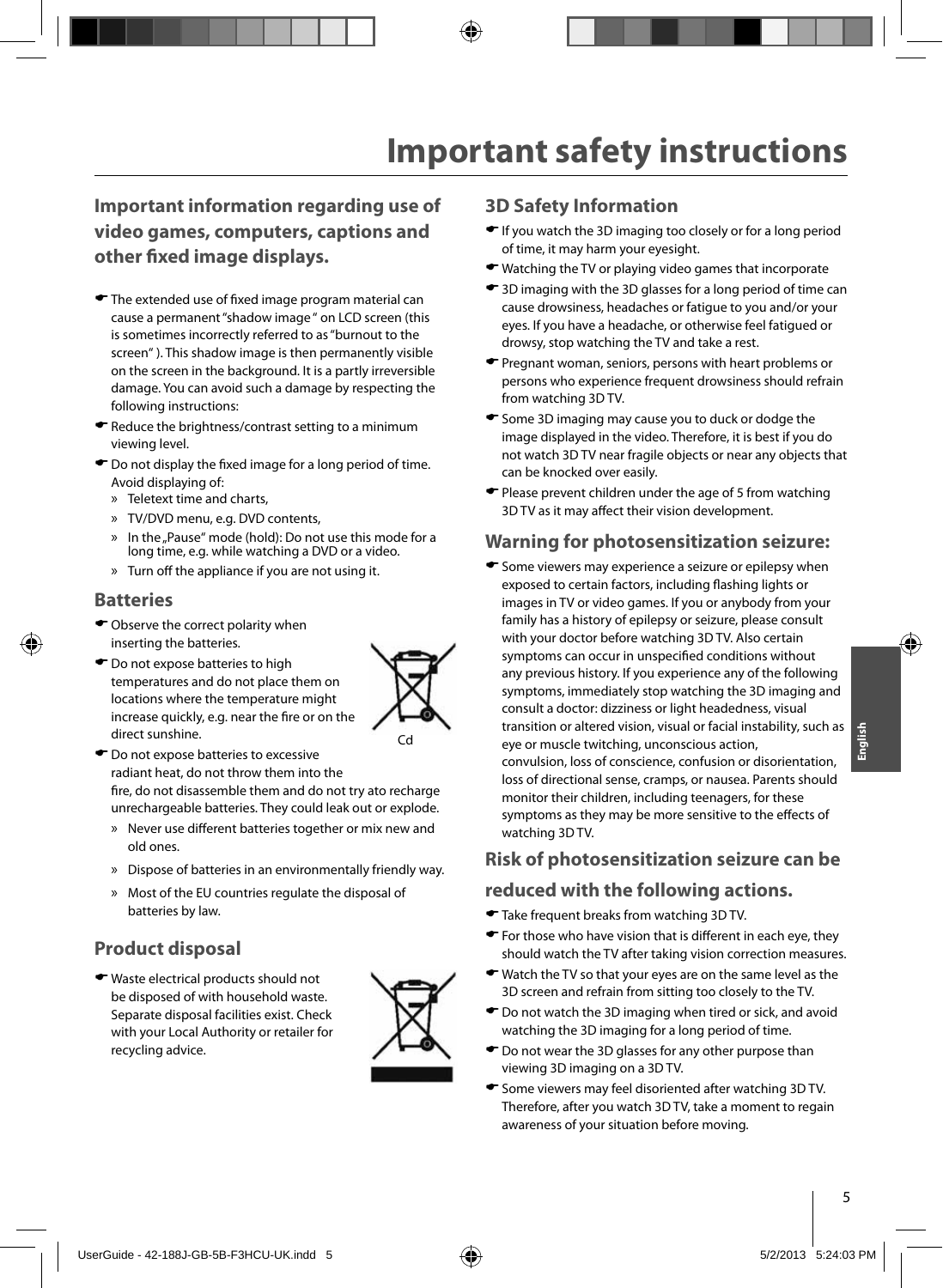## **Contents**

| Operating the TV with a universal or Sky (bskyb) remote control 22 |  |
|--------------------------------------------------------------------|--|
|                                                                    |  |
|                                                                    |  |
|                                                                    |  |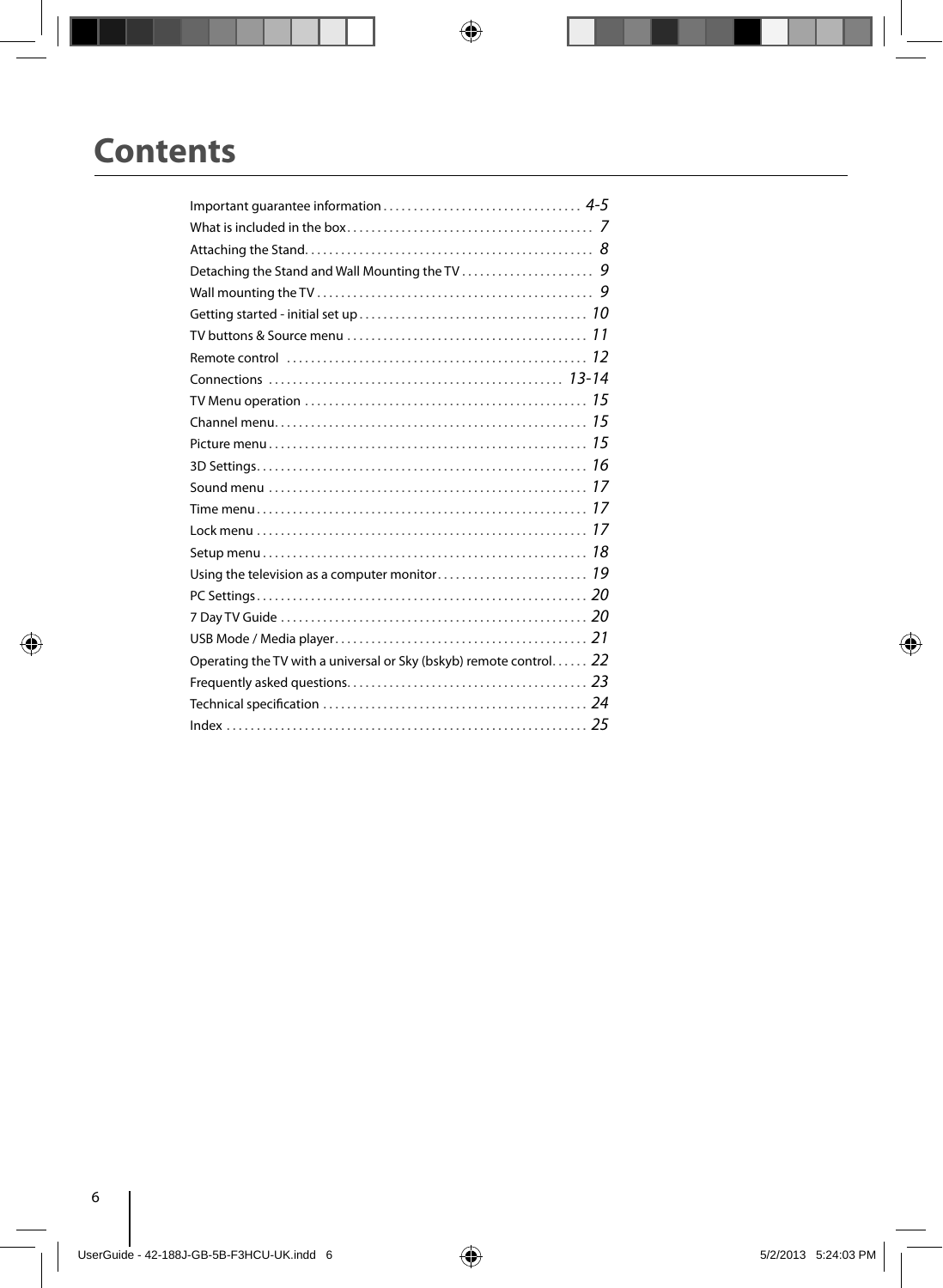## Accessories

Supply of this TV includes following parts:



Please save your packaging as you will need this in the event of warranty/service repair or support. We are unable to carry out warranty/service if you are unable to package it correctly. The safest way to package your item in the event of warranty/service repair is in it's original box/packaging.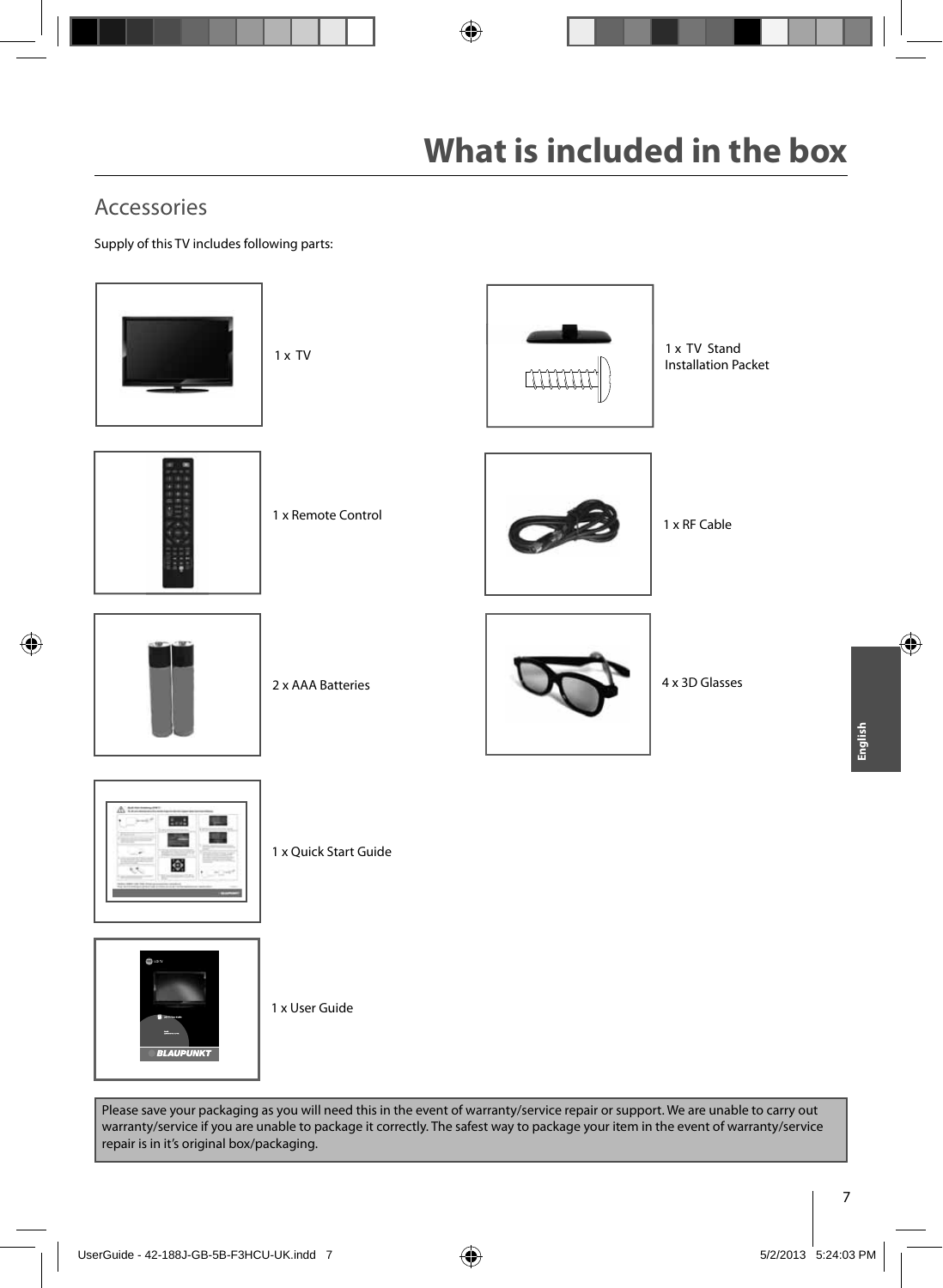# **Attaching the stand**

To complete the stand installation you will need a Phillips screw driver.

Place the TV set on a flat and clean surface with the panel facing downwards to avoid damage.



**(fig.1)** Attach the stand neck to the rear of the TV set. **(fig.2)** Secure the neck to the TV by using the 6 x M(4x14) screws provided



**(fig.3)** Attach the neck to the stand base. **(fig4)** Secure the neck to the base using the 5 x ST(4x25) screws provided.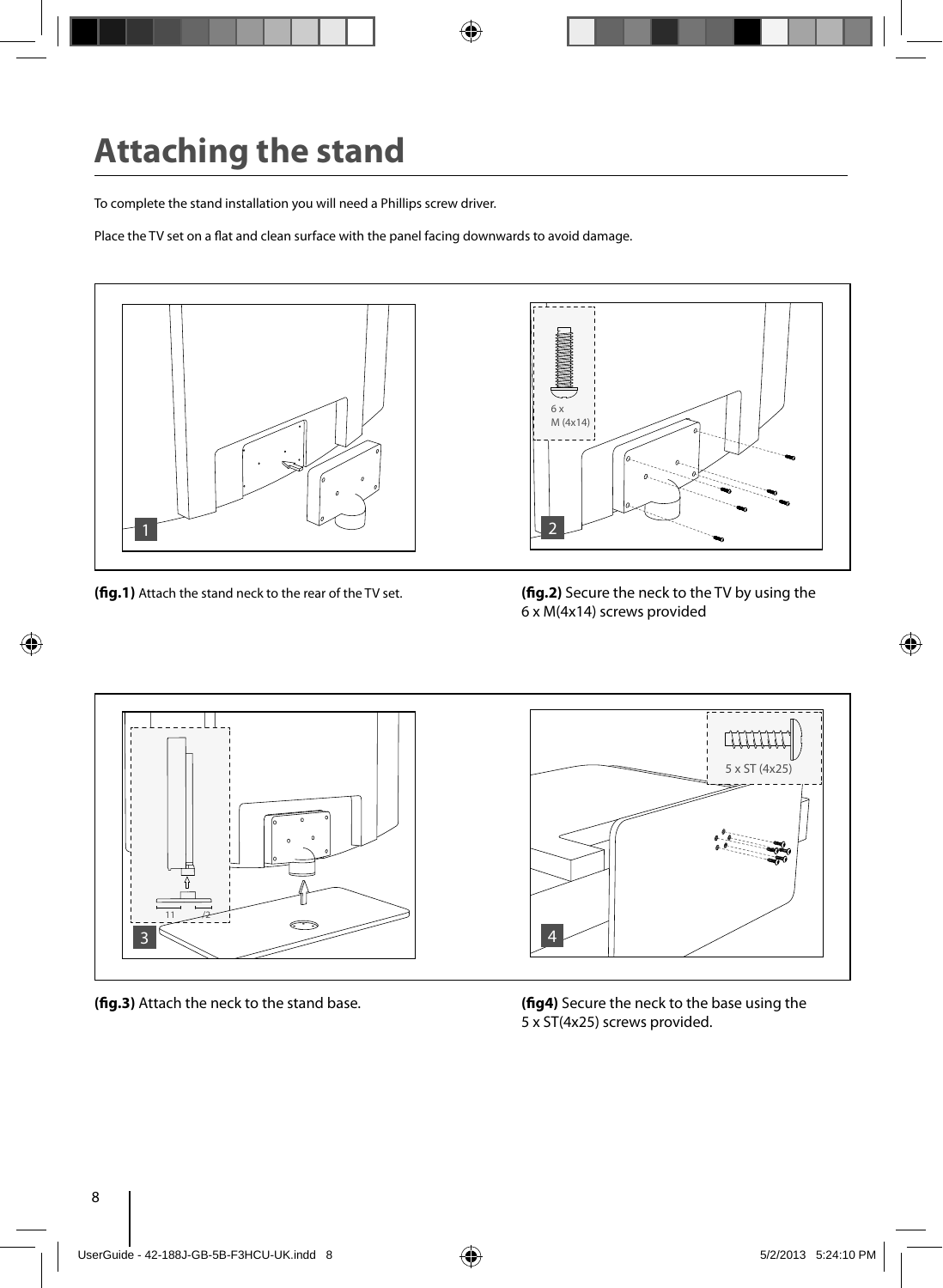To detach the stand please remove the 6 screws highlighted below and remove the stand from the rear of the TV set.



## **Wall mounting the TV**

- 1. Remove the four screws
- 2. The wall mount can now be easily attached to the mounting holes on the rear of the TV. These holes are indicated in the picture below.



For optimum viewing, if wall mounting the TV higher than eye level, the TV should be tilted downwards so that the TV's screen is 'face on'. See fig 1 and 2

Important - If you mount this television on the wall, use only the screws holes for wall mounting. Using other screws can cause irreparable damage to internal components.

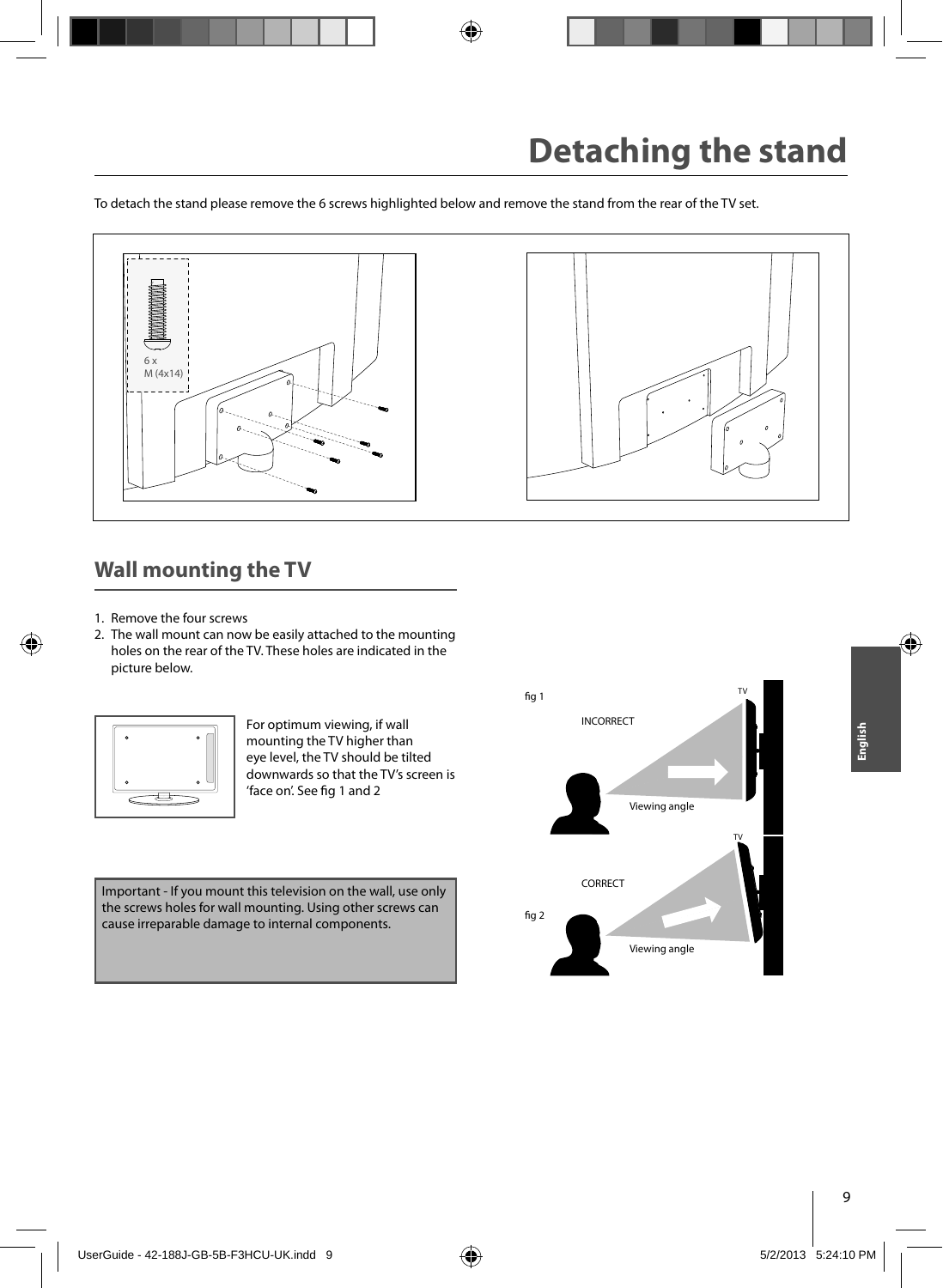## **Getting started - initial set up**

- 1. Using the RF cable supplied, connect the TV to the TV Aerial wall socket (Fig A).
- 2. Connect the power cable to the Electrical outlet (Fig B).



3. Turn on the device with marked ON/OFF switch



4. Insert the batteries supplied into the Remote control and press the Standby button to power on the TV.



## **How to connect a signal booster**

5. You will now be welcomed with the initial set-up screen. If it does not appear, on the remote control, please press [MENU] then 8-8-8-8 and the menu will appear. Press OK on the remote control and tuning will start.



6. After tuning the following screen will appear.

| <b>Auto Tuning Status</b>                                                                                                                                                                                                                                                           |  |
|-------------------------------------------------------------------------------------------------------------------------------------------------------------------------------------------------------------------------------------------------------------------------------------|--|
| Analogue Channels found                                                                                                                                                                                                                                                             |  |
| Digital Channels found                                                                                                                                                                                                                                                              |  |
| Radio Channels found                                                                                                                                                                                                                                                                |  |
| Data Channels found                                                                                                                                                                                                                                                                 |  |
| Congratulations. You have completed<br>the tuning process. Press OK to Exit.                                                                                                                                                                                                        |  |
| Note: If not all the channels were found, please try<br>connnecting a signal booster between the TV's RF input and<br>your TV aerial wall socket to improve the signal quality being<br>received by the TV. Alternatively, upgrade your Aerial to a<br>'High Gain' digital version. |  |
| OK                                                                                                                                                                                                                                                                                  |  |
|                                                                                                                                                                                                                                                                                     |  |



If you are missing channels, the reason for this is likely to be signal strength, you should consider connecting signal booster and re-tuning the TV.

As part of our ongoing development to reduce power consumption, we have added an extra function to this Television called<br>'Ecohome' (you will see this during the first time installation set up). Power consumption using the approximately 15% lower than some other modes. The picture brightness is reduced using the Ecohome function. If this function is not suitable for your viewing environment, you can select other modes as necessary. (Please note, 'Professional' mode is for optimum default picture settings, however, power consumption is approximately 15% higher than 'Ecohome' mode) Please refer to the user guide section 'Picture settings' in order to change the mode to one that maybe more suitable for your environment. There is also a shortcut button on the remote control called 'P-Mode' should you wish to change to another mode.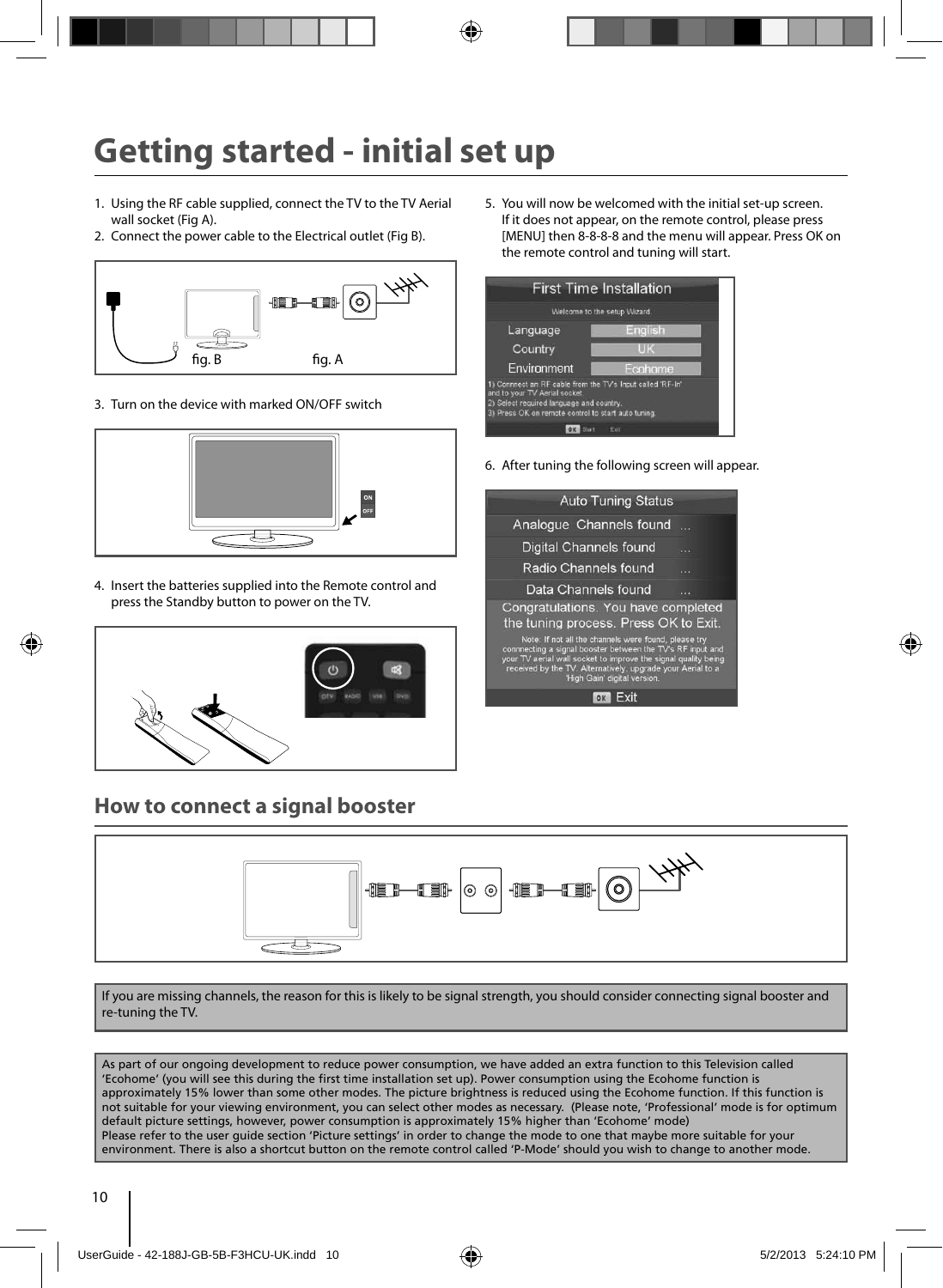#### TV with USB

|                         | Volume up and menu right             |
|-------------------------|--------------------------------------|
| $\overline{\mathbf{2}}$ | Volume down and menu left            |
|                         | Programme/Channel up and menu up     |
| 4                       | Programme/Channel down and menu down |
| 5                       | Displays Menu/OSD                    |
| 6                       | Displays the input source menu       |
|                         | <b>Standby Power On/Off</b>          |



#### Choosing Mode Input/Source

To switch between the different input/connections.

a) Using the buttons on the remote control:

- 1. Press [SOURCE/ AV] The source menu will appear.
- 2. Press [▼] or [▲] to select the input you require.
- 3. Press [OK].

b) Using the buttons on the Television:

- 1. Press [SOURCE].
- 2. Scroll up / down using CH+/ CH- buttons to the input/ source you require.
- 3. Press Vol+ to change input/source to the one selected.

| <b>Input Source</b> |  |
|---------------------|--|
| <b>FREEVIEW</b>     |  |
| <b>ANALOGUE</b>     |  |
| <b>SCART</b>        |  |
| <b>COMPONENT</b>    |  |
| <b>VGA/PC</b>       |  |
| HDMI <sub>1</sub>   |  |
| HDMI <sub>2</sub>   |  |
| HDMI <sub>3</sub>   |  |
| <b>VIDEO</b>        |  |
| <b>USB MEDIA</b>    |  |
|                     |  |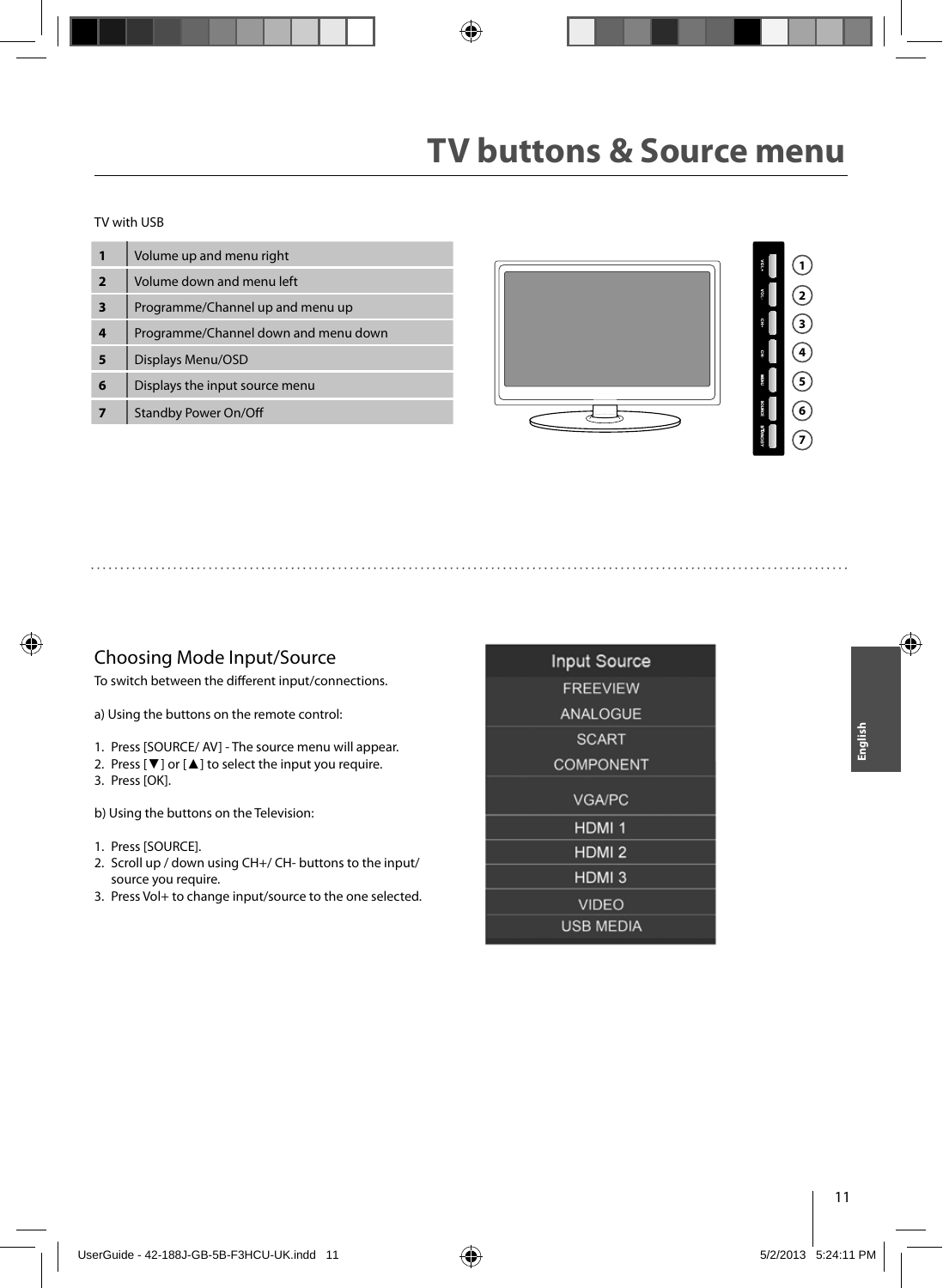## **Remote control**

## **TV with USB**

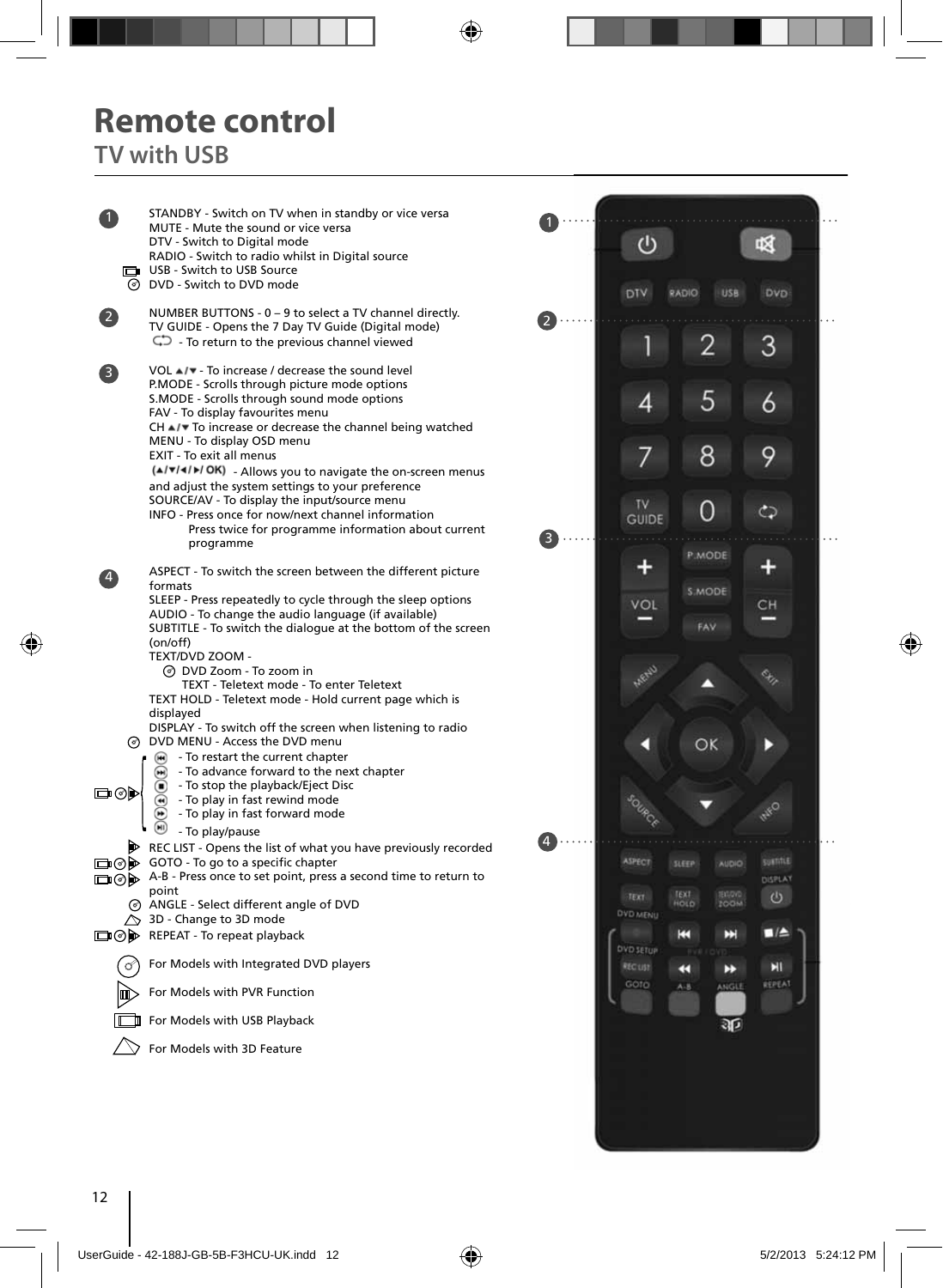### Connections

| 11                      | <b>COAX Audio Out</b> | <b>Digital Coax Output</b>                   | 8  | <b>EARPHONE</b>         | 3.5mm Earphone Output |
|-------------------------|-----------------------|----------------------------------------------|----|-------------------------|-----------------------|
| 2                       | <b>USB</b>            | Port USB                                     | 9  | HDMI <sub>1</sub> in    | <b>HDMI</b> input     |
| $\overline{\mathbf{3}}$ | HDMI3 in              | <b>HDMI</b> input                            | 10 | HDMI <sub>2</sub> in    | <b>HDMI</b> input     |
| $\overline{4}$          | CI Card IN            | Common Interface Module Input                | 11 | <b>SCART</b>            | <b>SCART</b> input    |
| 5                       | Video-CVRS            | Video Input & Audio input (Video<br>& YPbPr) | 12 | <b>VGA(PC) Audio in</b> | 3.5mm PC Audio in     |
| 6                       | <b>R/L Audio In</b>   | R/L Audio Input                              | 13 | <b>VGA(PC)</b> In       | <b>VGA-PC input</b>   |
|                         | <b>YPbPr</b>          | Component HD Input                           | 14 | <b>RF</b> In            | <b>RF</b> Input       |

| <b>Digital Coax Output</b>                   | 8  | <b>EARPHONE</b>         | 3.5mm Earphone Output |
|----------------------------------------------|----|-------------------------|-----------------------|
| Port USB                                     | 9  | HDMI <sub>1</sub> in    | <b>HDMI</b> input     |
| <b>HDMI</b> input                            | 10 | HDMI <sub>2</sub> in    | <b>HDMI</b> input     |
| Common Interface Module Input                | 11 | <b>SCART</b>            | <b>SCART</b> input    |
| Video Input & Audio input (Video<br>& YPbPr) | 12 | <b>VGA(PC) Audio in</b> | 3.5mm PC Audio in     |
| R/L Audio Input                              | 13 | <b>VGA(PC)</b> In       | <b>VGA-PC input</b>   |
| Component HD Input                           | 14 | <b>RF</b> In            | <b>RF</b> Input       |
|                                              |    |                         |                       |

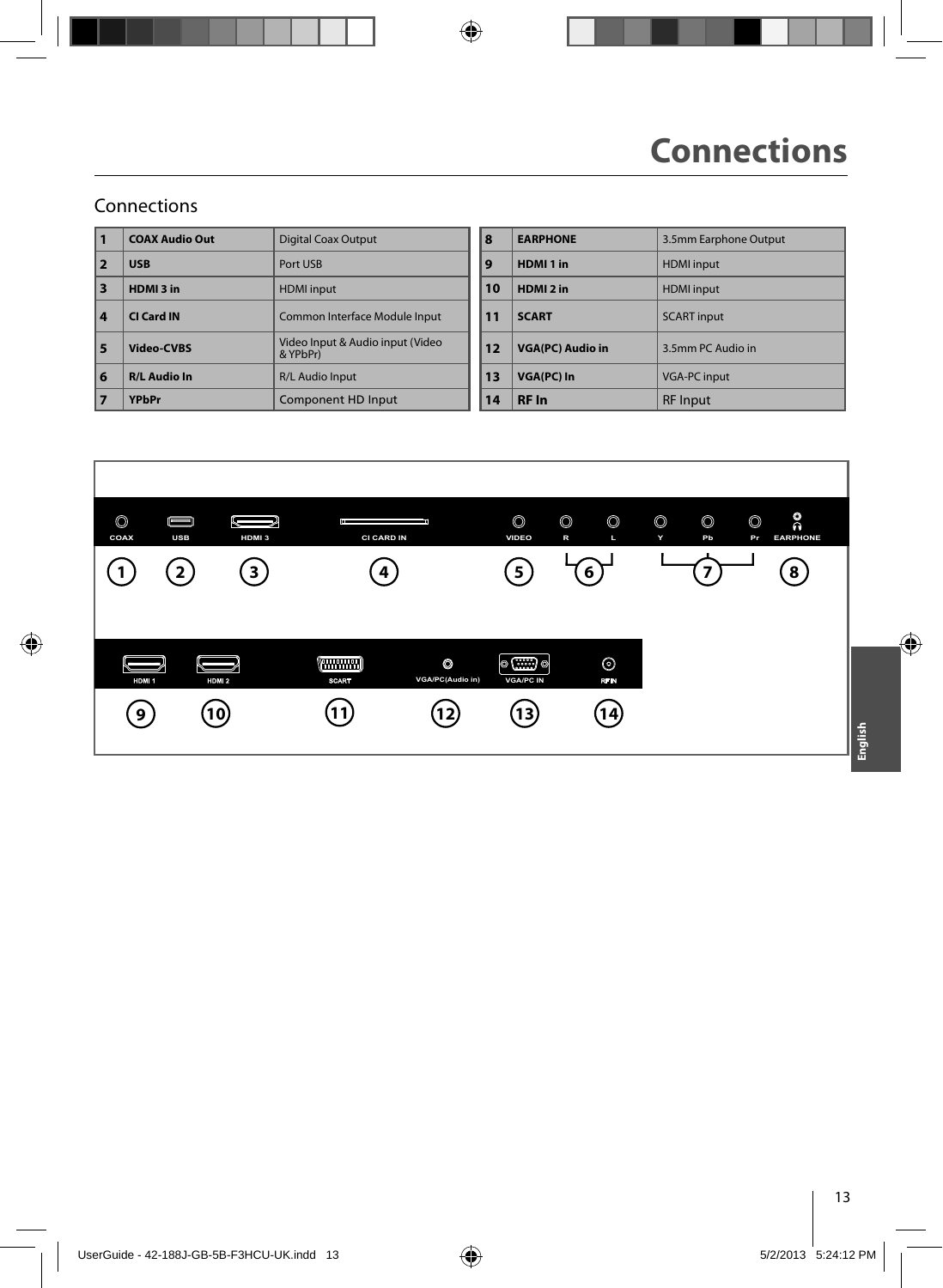### Connecting a DVD Player/Recorder, Video Recorder or Cable/Satellite Box

TVs Input/Source should be set to SCART.



### Connecting a Camcorder, Camera or Games Console

TVs Input / Source should be set to Video.



### Connecting a High Definition (HD) Device

Option 1 - via HDMI to HDMI cable

A HDMI cable can output both video and audio and enables you to enjoy digital-quality video and audio with minimal loss of quality.

TVs Input/Source should be set to HDMI.



Option 2 - via Component cable.

If you are supplied with a cable from the device which has RED, GREEN, BLUE, RED & WHITE connectors you must use included YPbPr to MINI YPbPr cable adaptor to connect via Component (for picture) and by phono cable (for sound). TVs Input / Source should be set to Component.

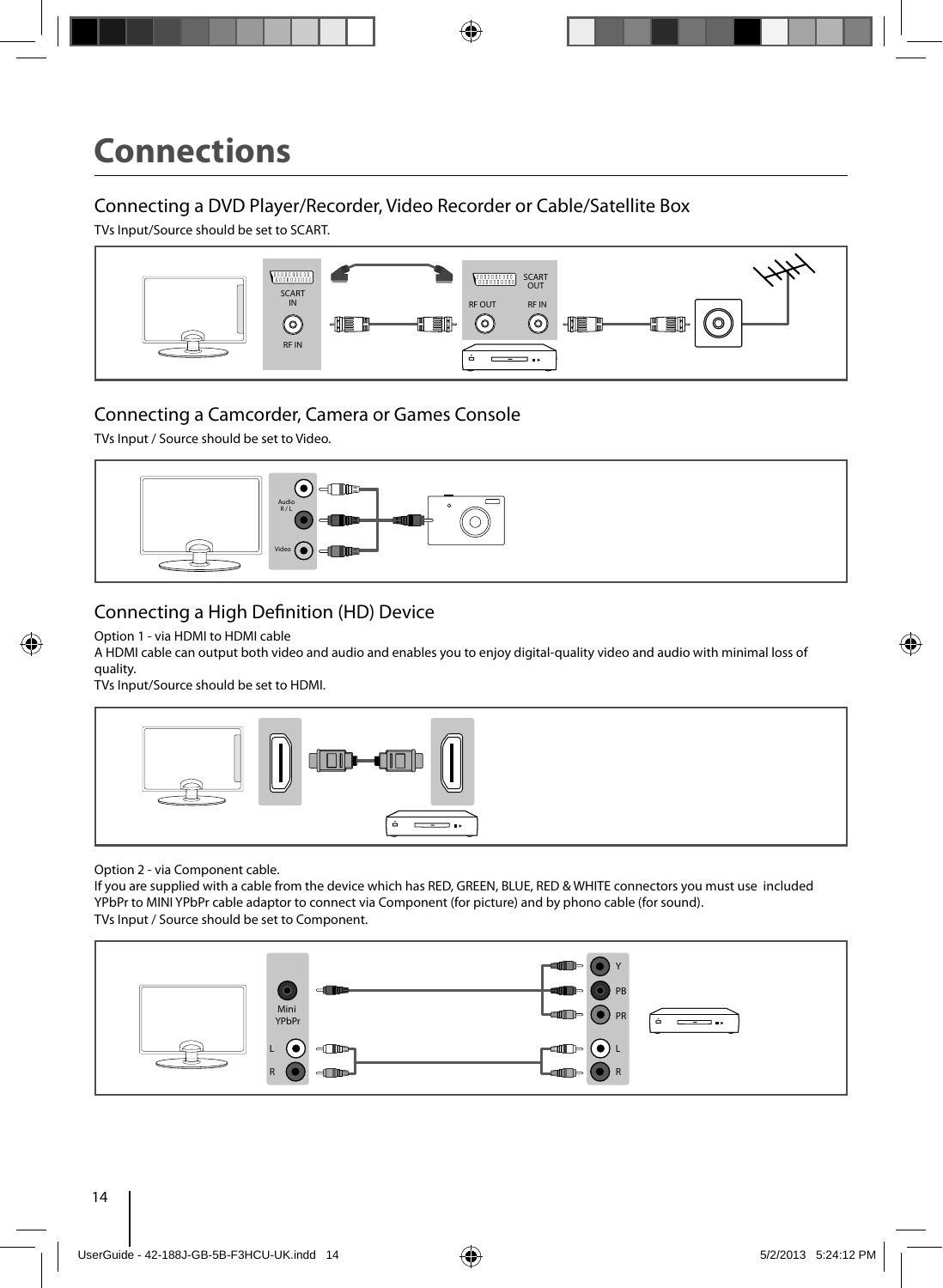## **TV Menu Operation**

To access this menu, press the [MENU] button on the remote control. To enter a menu press [OK]



If you wish to make changes to any of the default settings, use the scroll (▲/▼/◀/▶) buttons. To confirm any

settings press [OK] button.

To exit this menu at anytime, press [EXIT] button.

## **Channel menu**



**Auto Tuning** - Allows you to retune the television for all digital channels, digital radio stations and analogue channels.

**ATV Manual Tuning** - Allows you to manually tune your analogue signal.

**Freeview Manual Tuning** - Allows you to manually tune your digital signal.

**Programme Edit** - Allows you to delete, skip and add favourite channels.

| Programme Edit        |             |
|-----------------------|-------------|
| 1 BBC1                | Lens        |
| $2$ BBC <sub>2</sub>  | DV-         |
| $3$ ITV1              | <b>TWE</b>  |
| <b>Channel 4</b><br>п | 179         |
| five<br>я             | 184         |
| 6 BBC3                | 100         |
| 7 BBC4                | $-014$      |
| B ITV2                | cere.       |
| 9 SKY1                | <b>STE-</b> |
| <b>10 SKY2</b>        | 104         |
| Detaile               |             |

**Schedule List** - Lists your programme reminders. **Signal Information** - Displays signal strength and quality information.

**CI Information** - Pay per view services require a "smartcard" to be inserted into the TV. If you subscribe to a pay per view service the provider will issue you with a 'CAM' and a "smartcard". The CAM can then be inserted into the COMMON INTERFACE PORT (CI Card In).

#### **Picture menu**

|          | 资                | ₽ | л                                                                   | ര                                              | a | Ħ                                                      |  |
|----------|------------------|---|---------------------------------------------------------------------|------------------------------------------------|---|--------------------------------------------------------|--|
|          | <b>PICTURE</b>   |   | Contrast<br><b>Brightness</b><br>Colour<br>Tint<br><b>Sharpness</b> | Picture Mode<br>Colour Temp<br>Noise Reduction |   | Standard<br>50<br>50<br>50<br>50<br>50<br>Normal<br>Ön |  |
| +2+ Move | <b>EE</b> Return |   | ne.                                                                 | Select                                         |   | ton Ext                                                |  |

**Picture Mode** - Choose from the following presets.

| Standard | Default settings                                                                                                                                                                                                                                                                                                                     |
|----------|--------------------------------------------------------------------------------------------------------------------------------------------------------------------------------------------------------------------------------------------------------------------------------------------------------------------------------------|
| Dynamic  | Recommended settings for fast moving<br>pictures                                                                                                                                                                                                                                                                                     |
| Mild     | Set to be lighter in colour and less bright                                                                                                                                                                                                                                                                                          |
| Personal | Lets you manually alter all the settings                                                                                                                                                                                                                                                                                             |
| Ecohome  | Power saving mode which reduces the energy<br>used by up to 25% (by reducing the power to<br>the LED/LCD panel). In Ecohome mode, the<br>TV will switch itself to Standby mode after<br>4-5 hours in the event that the TV buttons or<br>remote control buttons are not pressed (see<br>the time menu to de-activate this function). |

**Contrast** - Switch the balance between black and white. **Brightness** - Increase or decrease the brightness of the picture. **Colour** - Increases the colour from black and white.

**Tint** - Lets you increase or decrease the level of tint within the picture.

**Sharpness** - Increase or decrease the sharpness of the picture.

**Colour Temperature** - Choose from the following presets.

| Normal                                               | Default settings                   |  |
|------------------------------------------------------|------------------------------------|--|
| Warm                                                 | Increases red within the picture   |  |
| Cool                                                 | Increases blue within the picturew |  |
| Noise Reduction - Choose from the following presets. |                                    |  |
|                                                      |                                    |  |

| $\Omega$ | Turns noise reduction off  |
|----------|----------------------------|
| Low      | Minor system adjustment    |
| Middle   | Medium system adjustments  |
| High     | Maximum system adjustments |
| Default  | Default settings           |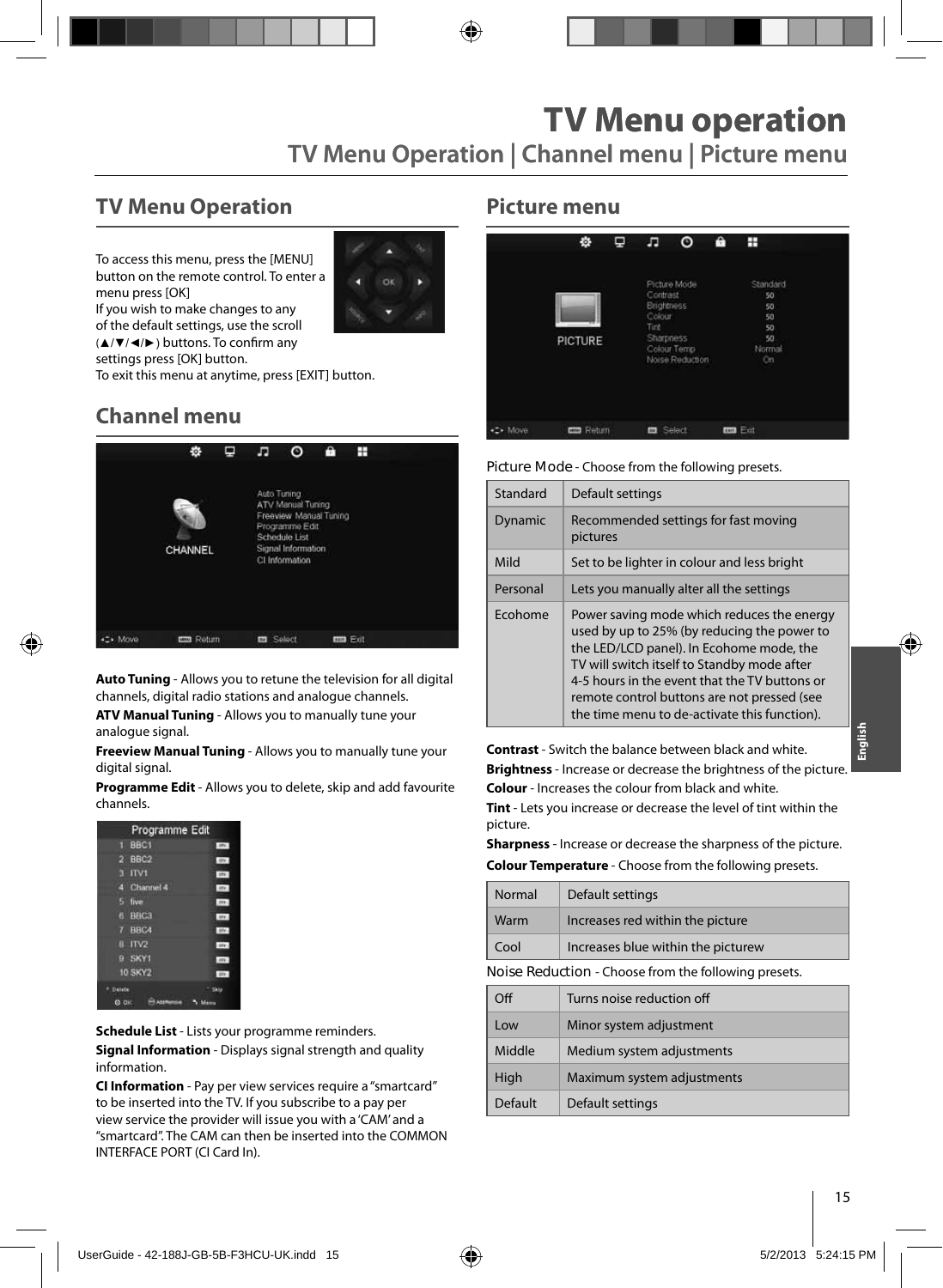## **TV Menu operation TV Menu Operation | Channel menu | Picture menu | 3D Settings**

## **3D Settings**

For the best 3D picture eff ect, watch your TV from vertical angle +/- 10°.

**3D Type**- When connecting a 3D product sometimes the picture maybe displayed incorrectly; choose from the following settings to correct this. You can toggle these settings by pressing the '3D' button on your remote (see page 11).

| 3D Off               | Default settings                                                                                                                                                                                                                                                                                                                                                                                                                                                                                                                                 |
|----------------------|--------------------------------------------------------------------------------------------------------------------------------------------------------------------------------------------------------------------------------------------------------------------------------------------------------------------------------------------------------------------------------------------------------------------------------------------------------------------------------------------------------------------------------------------------|
| Side by Side         | 3D format is commonly used in 3D broadcasting, works by halving the horizontal resolution of videos to<br>store left and right eye images in each frame. It effectively displays up to 960 x 1080 pixel pictures to each<br>eye, enabling TV stations to telecast 3D content at a much lower bandwidth compared with 3D Blu-ray discs.<br>Typical supported resolutions are limited to 720p and 1080i for 3D TV programs.<br>Users will need to manually select the correct 3D format to properly display side-by-side<br>3D content on a 3D TV. |
| <b>Top Bottom</b>    | 3D format is alternative for 3D broadcast, which is pretty similar to side-by-side 3D except that it halves the<br>vertical resolution instead. Available primarily up to 720p resolution, top-and-bottom 3D offers 1280 pixels<br>horizontally. The higher pixel count is generally considered more suitable for displaying panning motion in<br>sports programs.                                                                                                                                                                               |
| <b>Frame Packing</b> | As its name suggests, this format stacks the left and right eye images in each frame to retain the content's<br>original resolution for the best 3D pictures. Most, if not all, 1080p 3D Blu-ray movie discs and 720p PS3 3D<br>games are produced utilizing this technique. Another key differentiator is that all 3D TVs should be able to<br>automatically detect frame-packing 3D signals and correctly display the content without user intervention.                                                                                       |
| Line by Line         | The picture signals for left and right eyes are interleaved in alternate lines. The left clip's resolution is halved<br>then placed in the odd lines of the video stream. Correspondingly, the right clip's resolution is halved then<br>placed in the even lines of the video stream. When combined the video stream totals 1920×1080.                                                                                                                                                                                                          |

**Exchange 3D L/R-** change picture sequence for different viewing

2D to 3D- Changes the picture from regular 2 dimensions to 3 (3D). Please note as content is being changed by the TV the effects are limited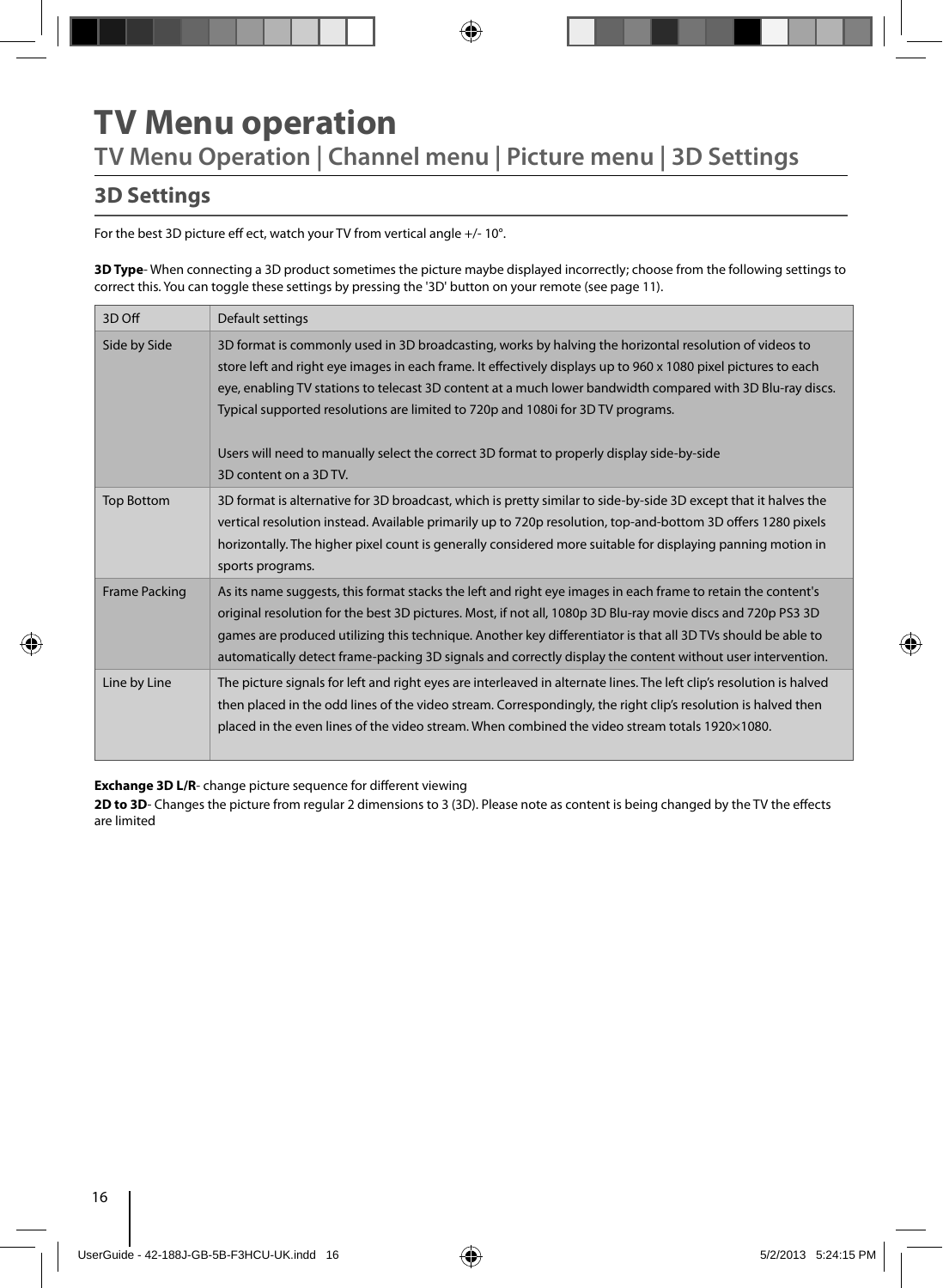## **Sound menu**

|         | 娄                 | Φ | л                                             | O                                                 | A | H                                              |  |
|---------|-------------------|---|-----------------------------------------------|---------------------------------------------------|---|------------------------------------------------|--|
|         | SOUND             |   | Treble<br><b>Bass</b><br>Balance<br>AD Switch | Sound Mode<br>Auto Volume Level<br>Digital Output |   | Standard<br>50<br>50<br>50<br>On<br>Auto<br>50 |  |
| C+ Move | <b>EDS</b> Return |   | O(                                            | Select                                            |   | <b>ma</b> Exit                                 |  |

**Sound Mode** - Choose from the following presets:

| Standard      | Default settings                        |
|---------------|-----------------------------------------|
| <b>Music</b>  | Emphasises music over voices            |
| Movie         | Provides live and full sound for movies |
| Personal      | Selects your personal sound settings    |
| <b>Sports</b> | Emphasises sound for sports             |

Tip: Treble and bass levels can only be adjusted when the sound mode 'Personal' is selected.

**Treble** - To adjust the amount of high frequency within the sound.

**Bass** - To adjust the amount of low frequency within the sound. **Balance** - To switch the sound between the left and right speakers.

**Auto Volume Level (AVL)** - When 'on' is selected, the volume will stay at a constant level regardless of input/source.

**Digital Output** - This is the digital COAX Audio output. Choose from the following options:

| Ωff        | Default settings                                                                                                                                                   |
|------------|--------------------------------------------------------------------------------------------------------------------------------------------------------------------|
| Auto       | Emphasises music over voices                                                                                                                                       |
| <b>PCM</b> | Select this option if you are connecting to a<br>Stereo Hi-fi via coax cable (Pulse-code<br>modulation (PCM) is a digital representation<br>of an analogue signal) |

**AD Switch**- This allows the user to turn AD (Audio Description) on or off (Audio Description is a service available on certain programmes. It provides a description of what is happening during the selected programme for a person who is visually impaired)

#### **Time menu**

|          | 资      | ₽ | F                                                                     | ⊙            | ê | H                                                                  |  |
|----------|--------|---|-----------------------------------------------------------------------|--------------|---|--------------------------------------------------------------------|--|
|          | TIME   |   | Clock<br>Off Time<br>On Time<br>Time Zone<br>Sleep Timer<br>OSD Timer | Auto Standby |   | 04/Aug 10:00<br>Off<br>Off<br>Off<br>Öff<br>Off<br>30 <sub>3</sub> |  |
| +1+ Move | Return |   | <b>Ed</b> Select                                                      |              |   | <b>Do</b> Exit                                                     |  |

**Clock** - Set the date and time.

**Off Time** - Allows you to set a specific time for your TV to turn off .

**On Time** - Allows you to set a specific time for your TV to turn on, the channel it will then display, the source it will be on and also the volume. This function can then be toggled to repeat every day or a certain day.

**Time Zone** - Change your current time zone

**Sleep Timer** - Lets you set the sleep timer so the television automatically switches off after a set amount of time. Off -> 10min -> 20min -> 30min -> 60min -> 90min -> 120min -> 180min -> 240min.

Auto standby - Toggle the Function on and off.

**OSD Timer** - Lets you adjust the amount of time the On Screen Menu stays on the screen before disappearing

## **Lock Menu**



**System Lock** - Allows you to lock or unlock the menu. You will be asked to enter a 4 digit password use the **◄** button to quit the password input. Use the **►** button to clear. Default password is 0000.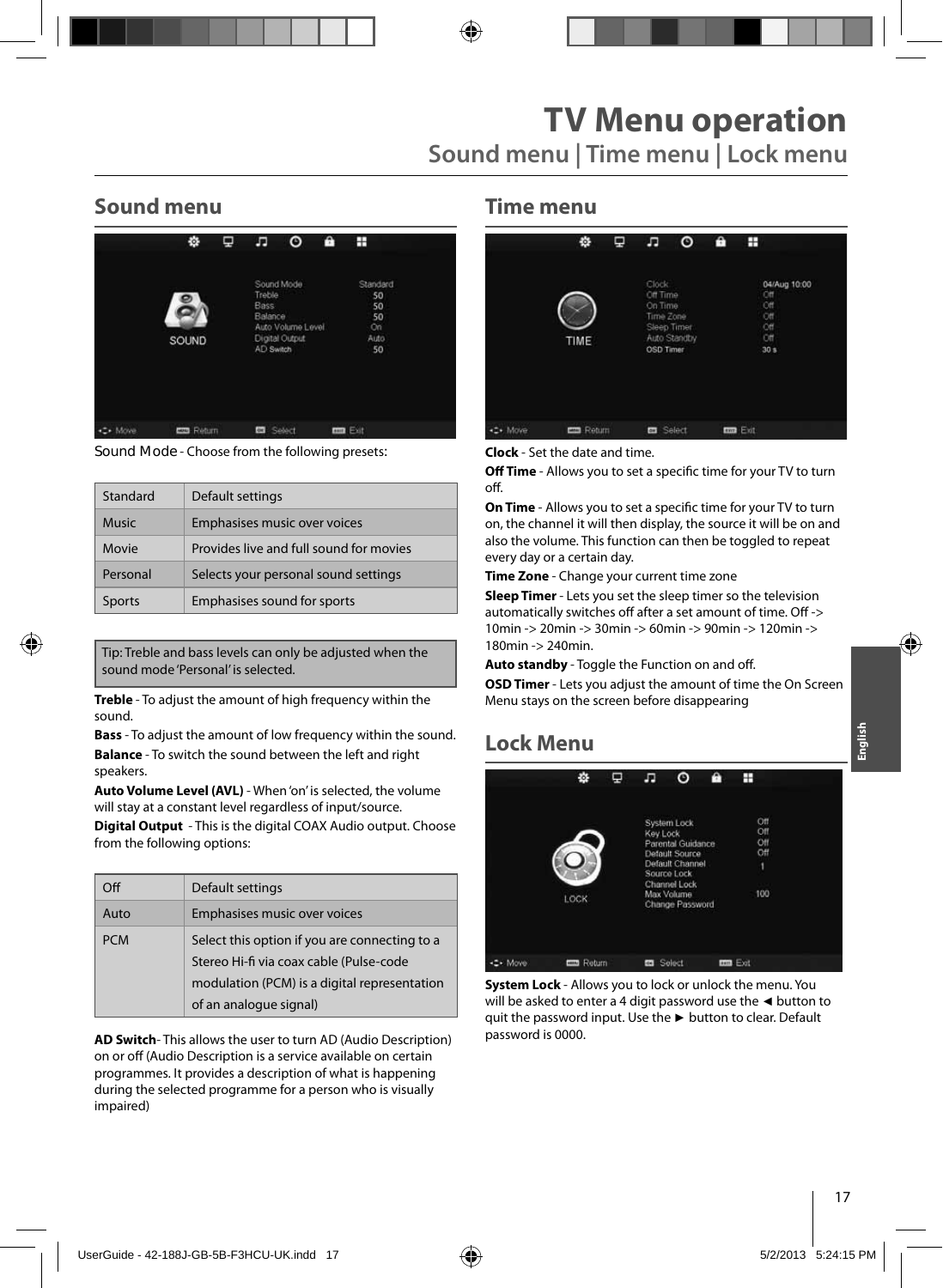# **TV Menu operation**

## **Setup menu**

**Key Lock** - Allows you to lock the buttons on the side of the TV set

**Parental Guidance** - Allows you to set the rating to block certain content based on age information

**Default Source** - Allows the user to set the default source. The default source is the source the TV starts on when first switched on

**Default Channel** - Allows the user to set a channel as the default channel on the Digital source. The default channel is the channel the TV starts on when first switched on

**Source Lock** - Allows you to lock the source menu

**Channel Lock** - Allows you to lock certain channels manually **Max Volume** - Allows you to adjust and set the maximum volume

**Change Password** - Allows you to change the password

### **Setup menu**



**Language** - Allows you to change the language of the menu. **TT Language** - Encoding settings for the proper display of teletext characters

**Audio language** - Allows the user to change the audio language

**Subtitle Language** - Allows the user to change the subtitle language

**Hearing Impaired** - This allows the user to turn on the Hearing Impaired function, this produces subtitles on the screen which provide a description of what is happening during the selected program.

**Aspect Ratio** - Within the EU the picture format varies depending on the channel/broadcast. There are a number of different options to best meet your needs.

**Auto** - Automatically displays the best picture format. So the picture is in the correct position. May have black lines at the top/bottom and/or sides.

**Original** - Will display the picture from the broadcaster without any change.



**Zoom** - The picture is the correct proportion but zoomed in to fill the screen.

**4:3** - Displays the 4:3 picture in its original size. Side bars are shown to fill the 16:9 screen.

**16:9** - Fills the screen with a regular 16:9 signal and the 4:3 signal will be streched to fill the screen



**14:9** - Displays the 14:9 picture in the correct proportion. As a result side bars are shown on the screen.

**Blue Screen** - Changes the background when there is no input between clear and a blue background (Only available on some sources).

#### **Reset:**

**Reset Menu System -** This resets the menus to factory settings.

**Reset TV Channels** - This clears all the TV channels from the television.

**Software Update (USB)** - From time to time we may release new firmware to improve the operation of the television (available to download). This menu lets you install the new software/firmware onto the television. Further details of how to do this will be issued with the firmware. Contact the helpline or refer to the 'product support' section of the website. \* after proper software update, remove USB device from TV and delete softwares from USB device.

**HDMI CEC (Consumer Electronic Control)** - Allows HDMI devices to control each other and allows the user to operate multiple devices with one remote control. (only available with compatible devices)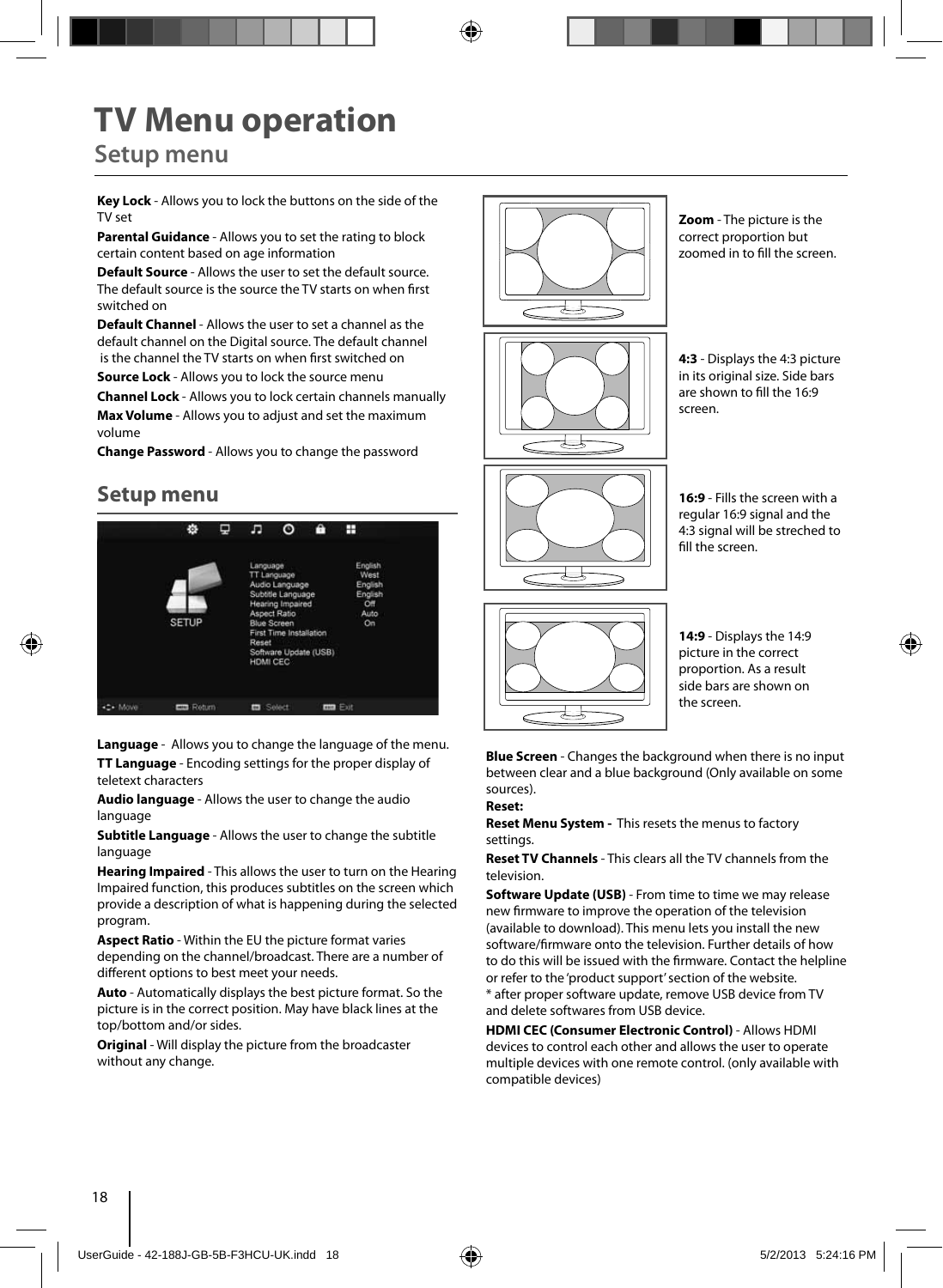IMPORTANT – Before connecting the computer to the television you must ensure the computer settings are correct for the television. You MUST do this using your old monitor.

How to set up for Windows XP, Windows Vista & Windows 7 (connecting via VGA cable to the TV).

- 1. Switch on your computer.
- 2. When finished booting up right click your mouse anywhere on the screen.
- 3. Left click your mouse on Properties/ Personalise.
- 4. Left click your mouse on Setting/Display Settings. Ensure the screen resolution is set to what is shown in the technical specifications section toward the rear of this user guide. To correct the resolution to that of the television move the slider.
- 5. Left click your mouse on Advance/Advanced Settings and left click on Monitor.
- 6. Left click on the drop down for Screen refresh rate and select 60 Hertz, if you experience picture noise or 'flickering', select 50 hertz or 70 hertz.
- 7. Click on Apply, then click Yes and the settings will be saved.
- 8. Now switch off your computer and connect the television (as shown).
- 9. Switch on the TV, select the input/source to VGA/PC and re-start your PC.

### **Connecting a Laptop**

In addition to the above if you are connecting a laptop to the television you will also need to activate the VGA connection on the laptop. This can vary based on the brand of laptop you have, on many brands/models, it is as per below.

- 1. Connect the laptop to the television.
- 2. On the Laptop push buttons The screen will now switch to the television.



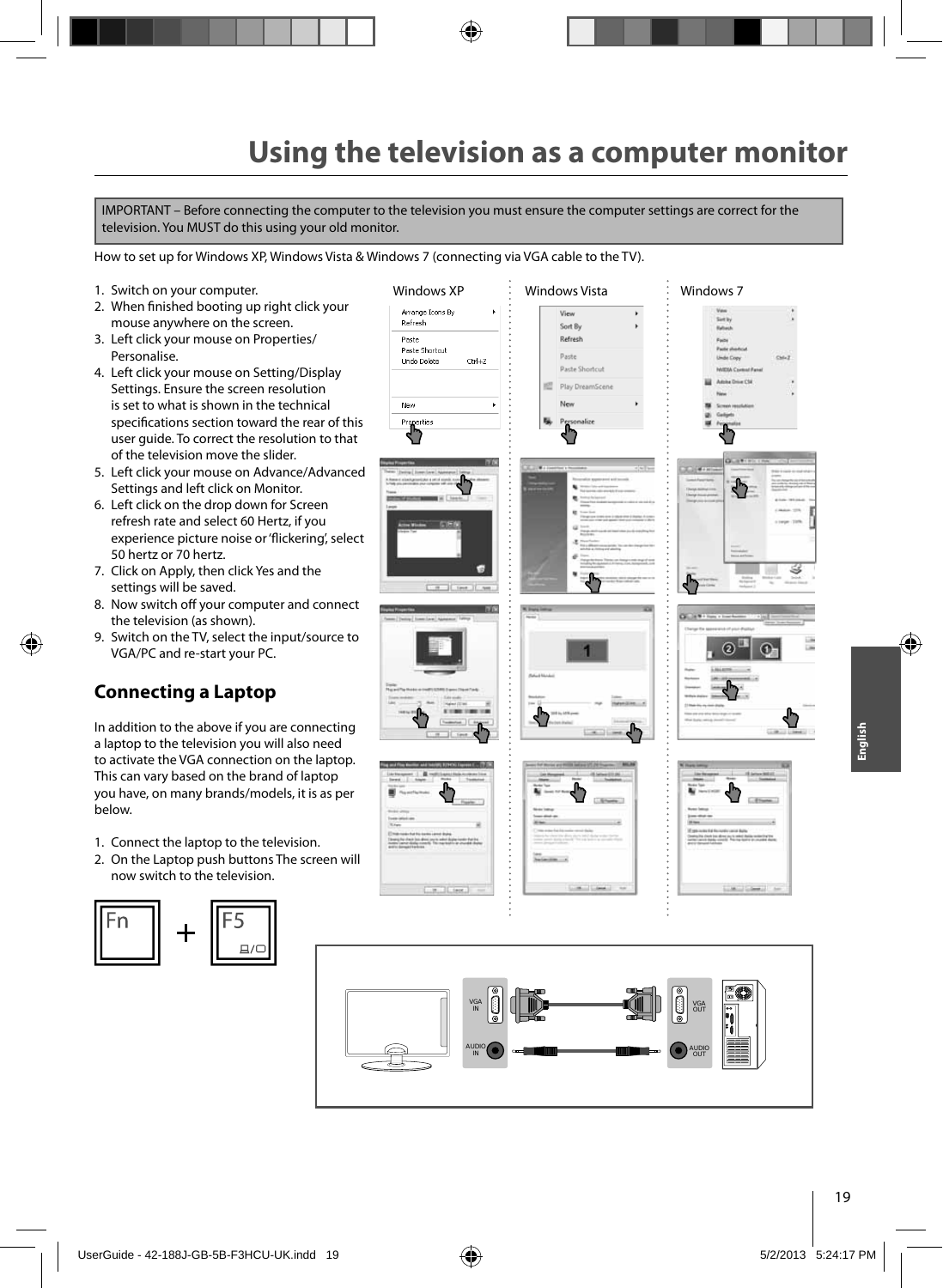## **TV Menu operation PC Settings | 7 Day TV Guide**

## **PC Settings**



Auto Adjust - Lets you automatically configure the television to be used as a computer monitor.

**H Offset** - Changes the horizontal position of the picture. **V Offset** - Changes the vertical position of the picture.

Tip: If the computer is left in-active for a period of time, the television will switch into a 'sleep' state (the screen  $\vert$  will power off to save power). To switch back on press the **Postandby button. Postandby button.** Settings back to the original settings of  $\mathbb{R}$ 

## **7 Day TV Guide**

|                  |                                                                                                                                                                                                                                                                                                                         | 7 Day TV GUIDE        |                                 |
|------------------|-------------------------------------------------------------------------------------------------------------------------------------------------------------------------------------------------------------------------------------------------------------------------------------------------------------------------|-----------------------|---------------------------------|
| Season 2         | 10 Years Younger: The Challenge<br>Support worker Janice Cassidy's lifestyle of long working hours and a penchant for tanning<br>has taken its toll, while the stress of bringing up two daughters and heavy smoking has<br>affected interior designer Shere Morady. Surgeon Jan Stanek and the team set out to provide |                       |                                 |
|                  |                                                                                                                                                                                                                                                                                                                         |                       | 04 Aug 2010 10:42               |
| BBC <sub>1</sub> | 05:00-06:00                                                                                                                                                                                                                                                                                                             |                       | 10 Years Younger: The Challenge |
| BBC <sub>2</sub> | 06:00-06:30                                                                                                                                                                                                                                                                                                             | The Simpsons          |                                 |
| ITV1             | 06:30-07:00                                                                                                                                                                                                                                                                                                             | Hollyoaks             |                                 |
| Channel 4        | 07:00-08:00                                                                                                                                                                                                                                                                                                             | Channel 4 News        |                                 |
| five             | 08:00-09:00                                                                                                                                                                                                                                                                                                             |                       | How to Look Good Naked          |
| BBC <sub>3</sub> | 09:00-10:00                                                                                                                                                                                                                                                                                                             |                       | Newlyweds: The One Year Itch    |
| BBC4             | 10:00-11:15                                                                                                                                                                                                                                                                                                             | <b>Big Brother</b>    |                                 |
| ITV <sub>2</sub> | 11:15-11:45                                                                                                                                                                                                                                                                                                             | The Big Bang Theory   |                                 |
| * Record         | * Remind                                                                                                                                                                                                                                                                                                                | Prev.Day<br>Maye View | Next Day<br><b>O</b> Diretay    |

TV Guide is available in Digital TV mode. It provides

information about forthcoming programmes (where supported by the Digital channel). You can view the start and end time of all programmes and on all channels for the next 7 days and set reminders.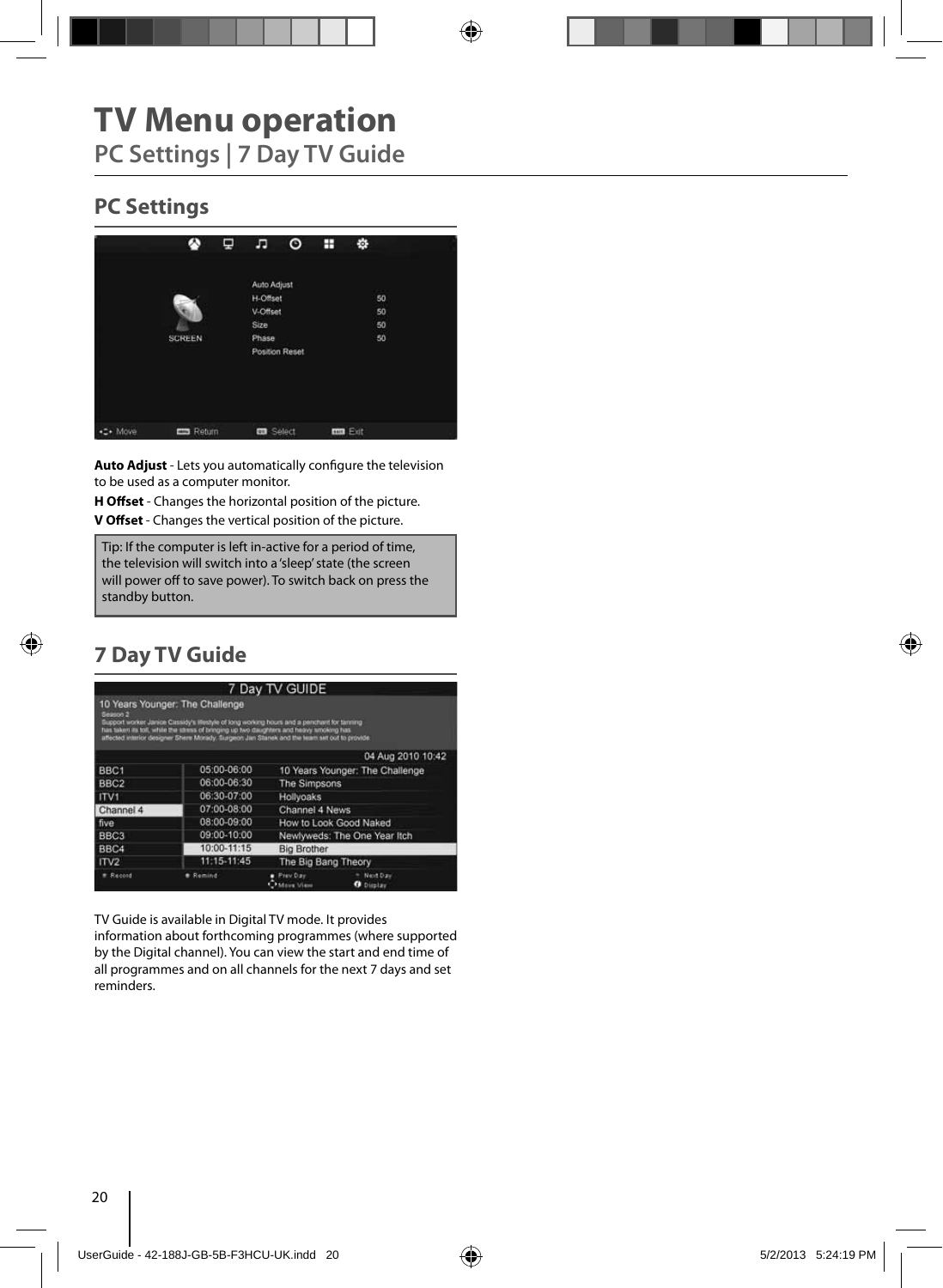**English**

## **USB mode / Media player**

USB mode offers playback of various different types of content that you have saved on your USB Memory Stick.

Please refer to technical specification page for compatible file types

On switching to USB source the above menu screen will appear. The content will be divided into Photo, Music, Movie and Text based on file type.



You can navigate through the menus using the scroll ▲/▼/◀/► buttons. To confirm the item you wish to play/view press [OK] button.



You can now access the item. Press OK to view.



Select the drive you require. (If your drive only has 1 partition you will only see 1 item).



While viewing you control the item using or by pressing ( i ) and using  $\triangle$ /▼/◀/► and (OK) shown in fig (1) below

#### Fig (1)

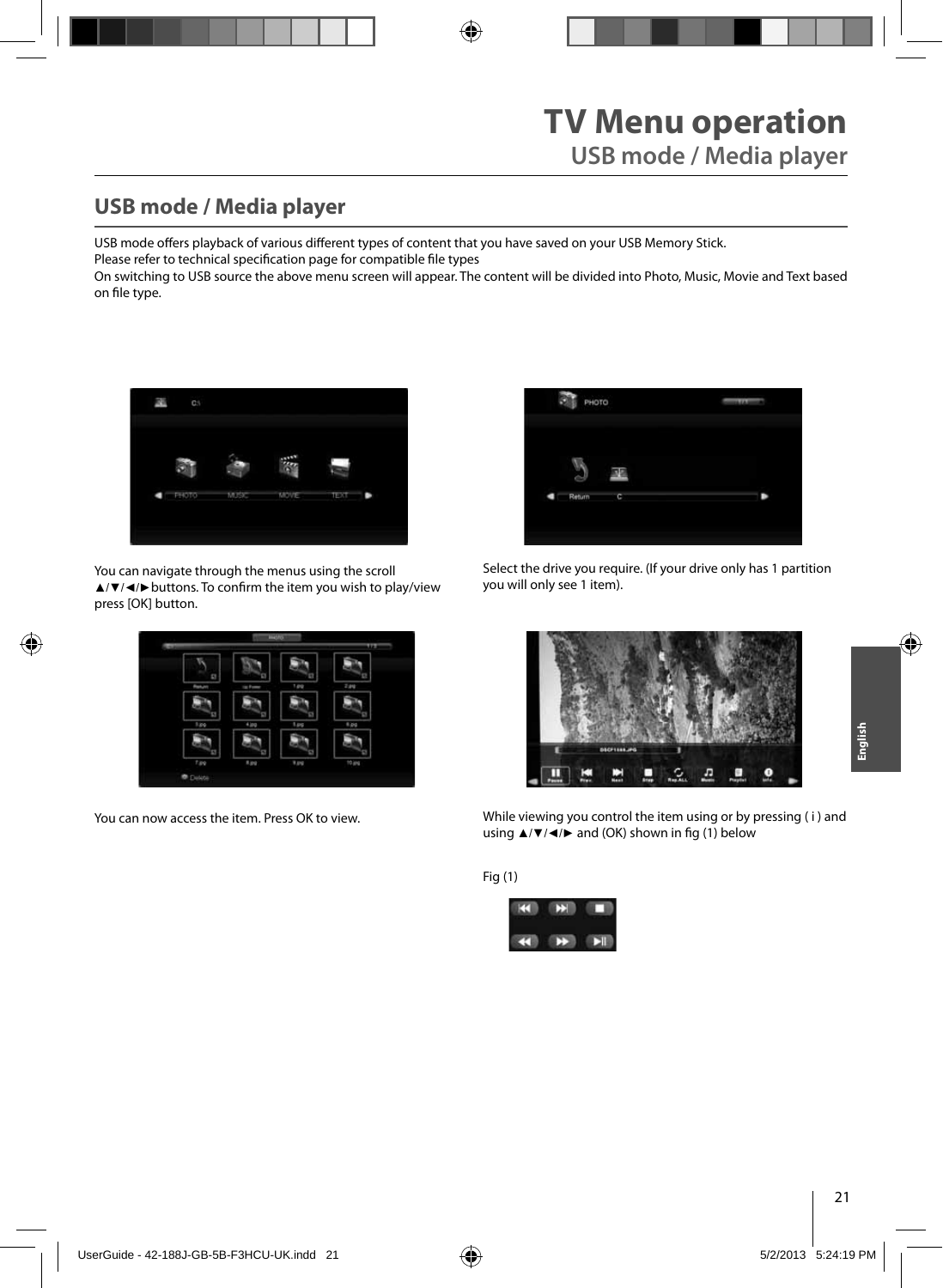## **OPERATING THE TV WITH A UNIVERSAL OR SKY (BSKYB) REMOTE CONTROL**

#### **Option 1) Connecting your TV to your Sky box (when both the TV and Sky Box are located in the same room)**

Depending on your Sky Box & TV model, connect either by SCART or HDMI cables (available separately)

If connecting by SCART, select the 'Input source' on the TV as SCART.

If connecting by HDMI, select the 'Input source' on the TV as HDMI (if the TV has more than 1 HDMI port, ensure you select the input source to match the HDMI numbered port on the rear of the TV)

If you wish to use your Sky remote to operate the TV's functions, you will need a Sky remote control (Revision 9 or later) and you will need to programme a 4 digit code into it. See bottom of this page.

#### **Option 2) Connecting your TV to your Sky box (when your Sky box is located in a diff erent room to the TV)**

Please note, if you are adding a 'Magic Eye/TV Link' to your system so that you can use your Sky remote control to change the Sky channel in the room where the 2nd TV is located, please refer to the instructions included with the TV link/magic eye in order to ensure the RF or RF2 output on your Sky box is powered on. (The red LED light on the TV link/magic eye will light up if the RF / RF2 output is correctly set up) If you do not have the instructions that came with the TV link/magic eye, instructions on how to do it can be found on our web site.



1) To tune the TV to the Sky box, on the 2nd TV, select the 'Analogue' input source.

2) Select the channel that you wish to store the Sky

box/channel on. (If you do not use channels 1-5 because you no longer have analogue terrestrial channels after digital switchover, you may choose to select channel 1 to store the Sky box/channel, if you still have and use analogue channels 1-5, you may for example decide that channel 6 is the best option for you)

3) Press the corresponding number on the remote control to select the desired analogue channel chosen as per point 2 above. 4) On the TV remote control, press Menu. Now navigate through the menus to select Manual Tuning or Analogue Manual tuning (refer to the Tuning/Channel menu section of this user guide if necessary)

5) Manually tune in the channel (usually, the Sky box is at a frequency between 800Mhz and 850Mhz) once the Sky box/channel is found, press 'OK' to store it.

If you wish to use your Sky remote to operate the TV's functions, you will need a Sky remote control (Revision 9 or later) and you will need to programme a 4 digit code into it. See below.

#### **Using a Sky Remote or a Universal Remote to operate your TV**

Sky Remote Control, If you wish to use your Sky remote to operate the basic functions of your TV, you need to programme a 4 digit code into it. Please note. you will need the latest Sky Revision 9 remote control as this is the only version that includes the latest software/firmware necessary to operate this model of TV. All codes can be found on our website. If you wish to upgrade/ replace your existing Sky remote control to the latest version, you can do so on our web site.

Universal Remote Control, If you wish to use a Universal remote control to operate your TV, please refer to the web site for a full list of codes. (Please note we only have codes for One for All branded remote controls, if you have an alternative brand of Universal remote, please refer to the manufacturer for the code.)

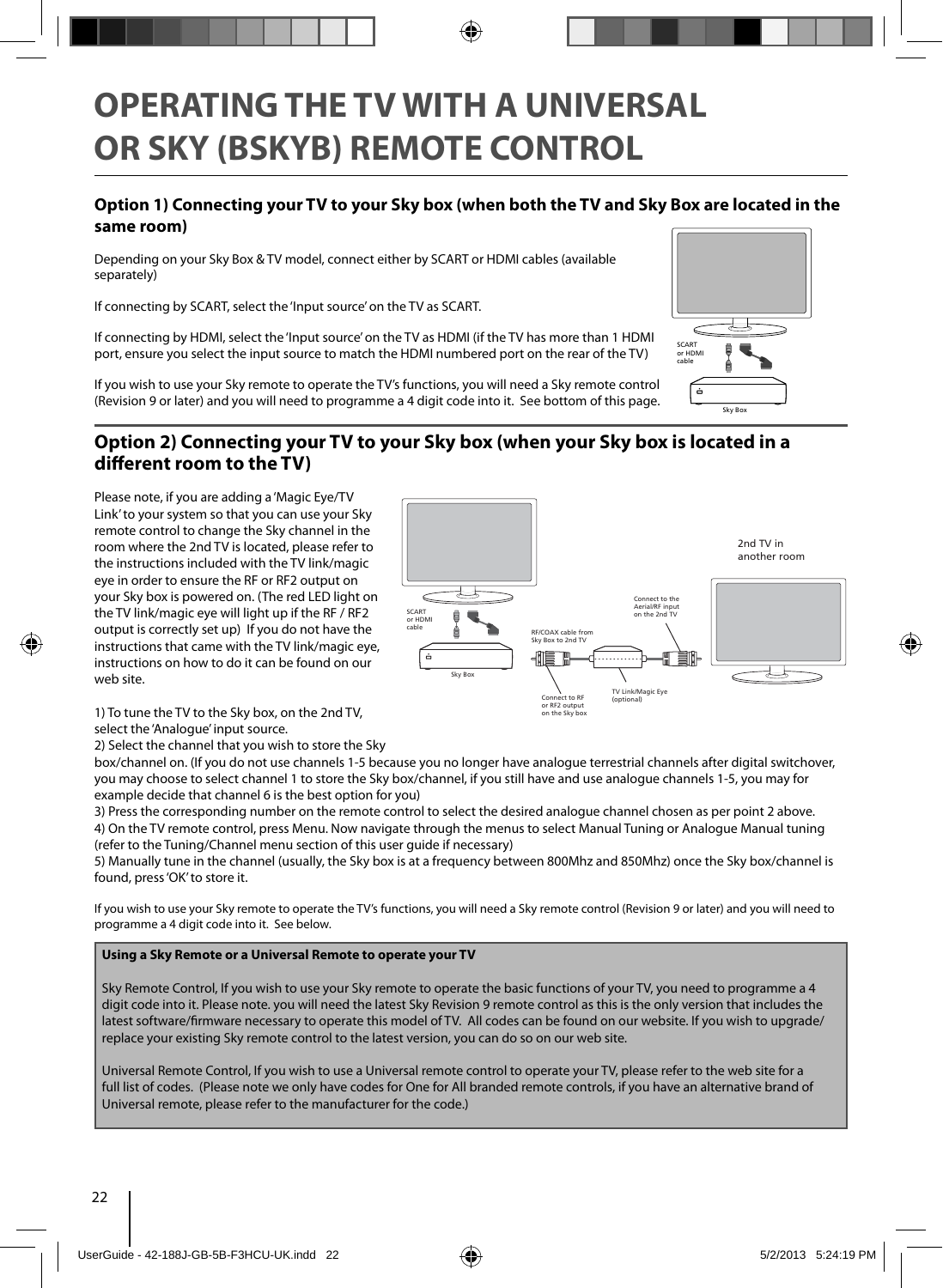# **Frequently asked questions**

| General                    | I would like to have louder<br>sound by connecting<br>additional speakers.                                                               | There are 2 options:<br>1) Use Digital COAX output connected to an external amplifier/surround sound<br>system.<br>2) Use the 3.5mm headphone output and a 3.5mm to phono cable (available<br>separately) to connect to an amplifier/surround sound system.                                                                                                                                                                                                                                                                                                                  |
|----------------------------|------------------------------------------------------------------------------------------------------------------------------------------|------------------------------------------------------------------------------------------------------------------------------------------------------------------------------------------------------------------------------------------------------------------------------------------------------------------------------------------------------------------------------------------------------------------------------------------------------------------------------------------------------------------------------------------------------------------------------|
| General                    | Why are some options in<br>the menu unavailable and<br>greyed out.                                                                       | Some options are only available in certain sources, i.e. HDMI, PC/VGA. They are<br>unavailable in the other sources where they have no affect.                                                                                                                                                                                                                                                                                                                                                                                                                               |
| General                    | Can I stop my TV turning off<br>after 4hrs?                                                                                              | Yes<br>1) In the picture settings menu, de-select Eco-home<br>2) In the time settings menu, scroll down to Auto standby and select OFF                                                                                                                                                                                                                                                                                                                                                                                                                                       |
| TV                         | I have tuned in Digital TV<br>but I am not receiving any<br>or all of the channels and/<br>or the channels I receive are<br>breaking up. | 1) Check you are in an area that can receive Digital TV.<br>2) Check you are using an aerial that is able to receive a good digital signal. In most<br>cases, you will need an outdoor digital hi-gain/wideband aerial. In areas that have<br>excellent digital coverage, you may be able to use a loft type aerial but it is highly<br>likely that you will also need to connect a booster between the back of the TV and the<br>TV aerial wall socket. Unfortunately, to receive a good enough digital signal, it is not<br>possible to use a portable/indoor type aerial. |
| <b>TV</b>                  | I have re-tuned my television<br>but when I switch it off it is<br>not storing the channels.                                             | Complete a first time installation, please refer to the set-up menu section of the<br>manual of how to do this.                                                                                                                                                                                                                                                                                                                                                                                                                                                              |
| <b>VCR/DVD</b><br>Recorder | I have connected the TV to<br>my VCR or DVD Recorder via<br>SCART but it is not recording.                                               | In addition to connecting via SCART, you should connect the aerial cable from the<br>wall socket to your VCR/DVD Recorder and another aerial cable from the VCR/DVD<br>Recorder to the TV.                                                                                                                                                                                                                                                                                                                                                                                   |
| <b>Game Consoles</b>       | I have connected my PS3 to<br>the TV via HDMI, but I am<br>not receiving any pictures or<br>sound on my Television.                      | 1) Ensure the TVs source is on HDMI.<br>2) Check your settings on your PS3 are as per the PS3 instruction manual.                                                                                                                                                                                                                                                                                                                                                                                                                                                            |
| <b>Game Consoles</b>       | I have connected my Xbox<br>360 to the TV via Component<br>Cables (Red, Green & Blue)<br>but I am not receiving any<br>sound.            | Component cables only provide HD Pictures. For the sound you will need to connect<br>the Red & White audio cables on the Xbox to the Red & White phono inputs on the<br>rear of the TV. Please refer to the 'Connections' pages.                                                                                                                                                                                                                                                                                                                                             |
| <b>USB Mode</b>            | I have inserted a USB Memory<br>Key, but the TV does not<br>recognise it.                                                                | Ensure the USB Memory Key is formatted to type FAT32.                                                                                                                                                                                                                                                                                                                                                                                                                                                                                                                        |
| <b>USB Mode</b>            | Using a USB portable hard<br>drive.                                                                                                      | If you wish to use a portable hard drive larger than 32GB, please note that it must<br>be formatted to the FAT32 file system in order to operate on this TV. Windows XP/<br>Vista computers are only capable of formatting up to 32GB, therefore, you will need a<br>software programme/utility to format larger hard drives. Please refer to the web site<br>for more information.                                                                                                                                                                                          |
| System Lock                | I have changed the password<br>on the television and now<br>forgotten it.                                                                | There is a master password of 4711, to gain access to the TV menu and reset the<br>normal password.                                                                                                                                                                                                                                                                                                                                                                                                                                                                          |
| 3D mode                    | The picture is not displaying<br>correctly                                                                                               | Press the 3D button to toggle through the diff erent 3D picture formats.                                                                                                                                                                                                                                                                                                                                                                                                                                                                                                     |
| 3D mode                    | I have downloaded a 3D<br>movie but it will not play<br>via USB                                                                          | 3D mode is not supported via USB.                                                                                                                                                                                                                                                                                                                                                                                                                                                                                                                                            |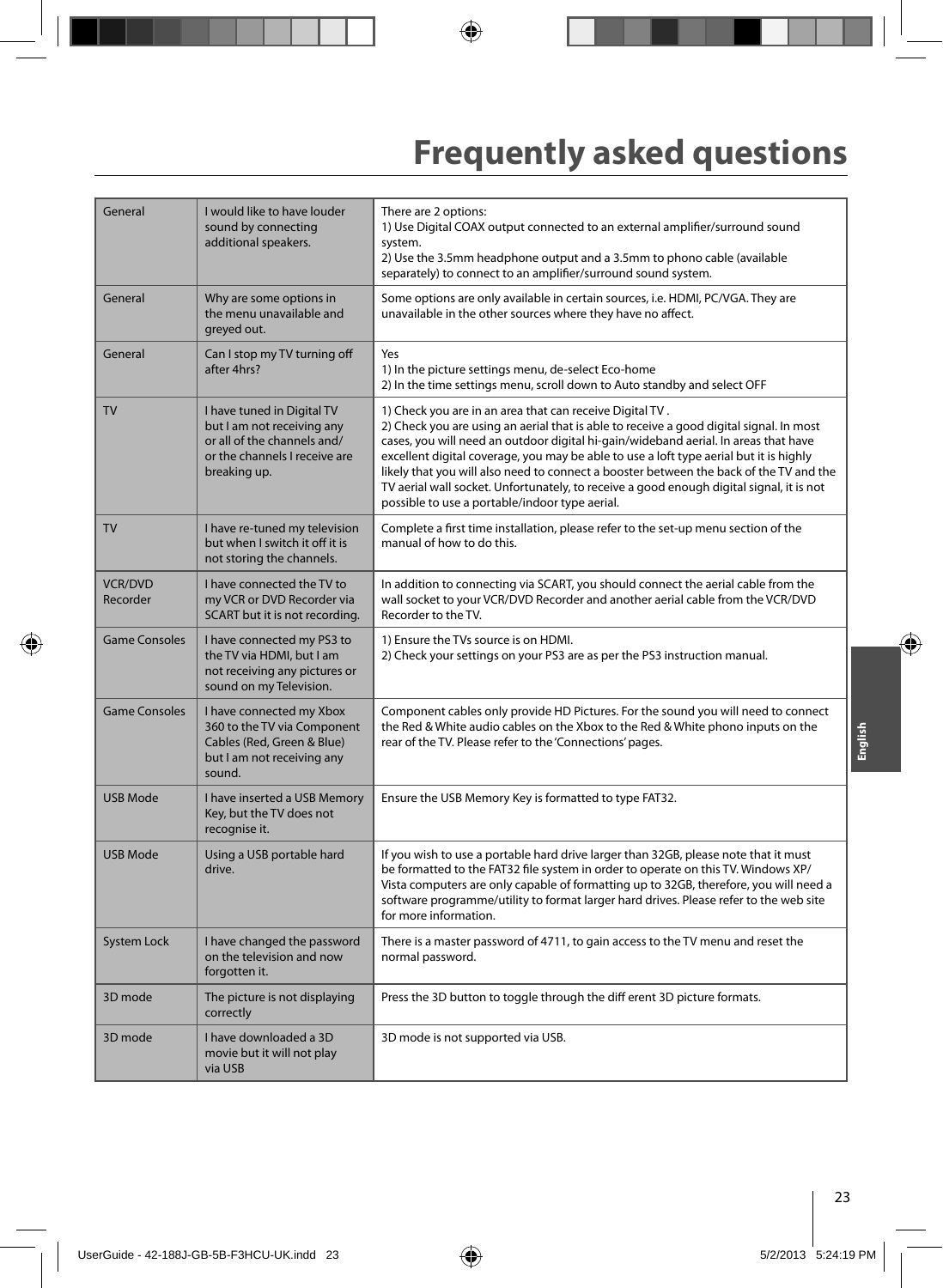# **Technical specification**

| Model                              | 42/188J-GB-5B-F3HCU-UK                                                                       |
|------------------------------------|----------------------------------------------------------------------------------------------|
| Screen size (diagonal)             | 42"/107cm                                                                                    |
| <b>Resolution</b>                  | 1920x1080                                                                                    |
| <b>RF</b>                          | 75 ohm- aerial/PAL-SECAM                                                                     |
| <b>Video Inputs</b>                | 3 x HDMI, 1 x VGA/PC, 1 x SCART, 1 x USB, 1 x Composite/Video, 1 x Component/YPbPr           |
| <b>Sound Inputs</b>                | 1 x shared audio for Composite/Video & Component/YPbPr,<br>1 x 3.5mm jack for PC audio input |
| <b>Sound Outputs</b>               | 1 x COAX – audio output, $1 \times$ output for headphones                                    |
| Sound power, watts                 | 2x9                                                                                          |
| Voltage and power<br>consumption   | 110-240 V 50/60 Hz<br>52/80/110W (Ecohome/Standard/Max)<br>(in standby mode less than 0,5 W) |
| Dimensions including<br>stand (mm) | 988W x 655H x 255D                                                                           |
| Net weight (Kgs)                   | 16.7                                                                                         |

| Media          | File Ext. | Codec                         |            |                           |
|----------------|-----------|-------------------------------|------------|---------------------------|
|                |           | Video                         | Audio      |                           |
| <b>Movie</b>   | .mpg      | Mpeg-1, Mpeg-2                |            | Max Resolution: 1920x1080 |
|                | .avi      | Xvid, MJPEG,<br>MPEG-4 SP/ASP |            | Max Data rate: 40Mbps     |
|                | .ts       | Mpeg-2                        |            | Max Resolution: 1920x1080 |
|                | .mov      | Mpeg-4 SP/ASP                 | MP3, WMA   | Max Data rate: 40Mbps     |
|                | .mkv      |                               |            |                           |
|                | .dat      | Mpeg-1                        |            |                           |
|                | .mp4      | Mpeg-1, Mpeg-2                |            | Max Resolution: 1024x768  |
| <b>Music</b>   | .vob      | Mpeg-2                        |            | Max Data rate: 40Mbps     |
|                | mp3.      |                               | MP3        | Sample Rate 16K-48KHz     |
|                | .wma      | $\overline{a}$                | <b>WMA</b> | Bit rate: 32K - 442Kbps   |
| <b>Picture</b> | .jpg      | Progressive JPEG              |            | Max Resolution: 1024x768  |
|                | .jpeg     | Baseline JPEG                 |            | Max Resolution: 8192x8192 |
|                | .bmp      | <b>BMP</b>                    |            | Max Resolution: 6500x6500 |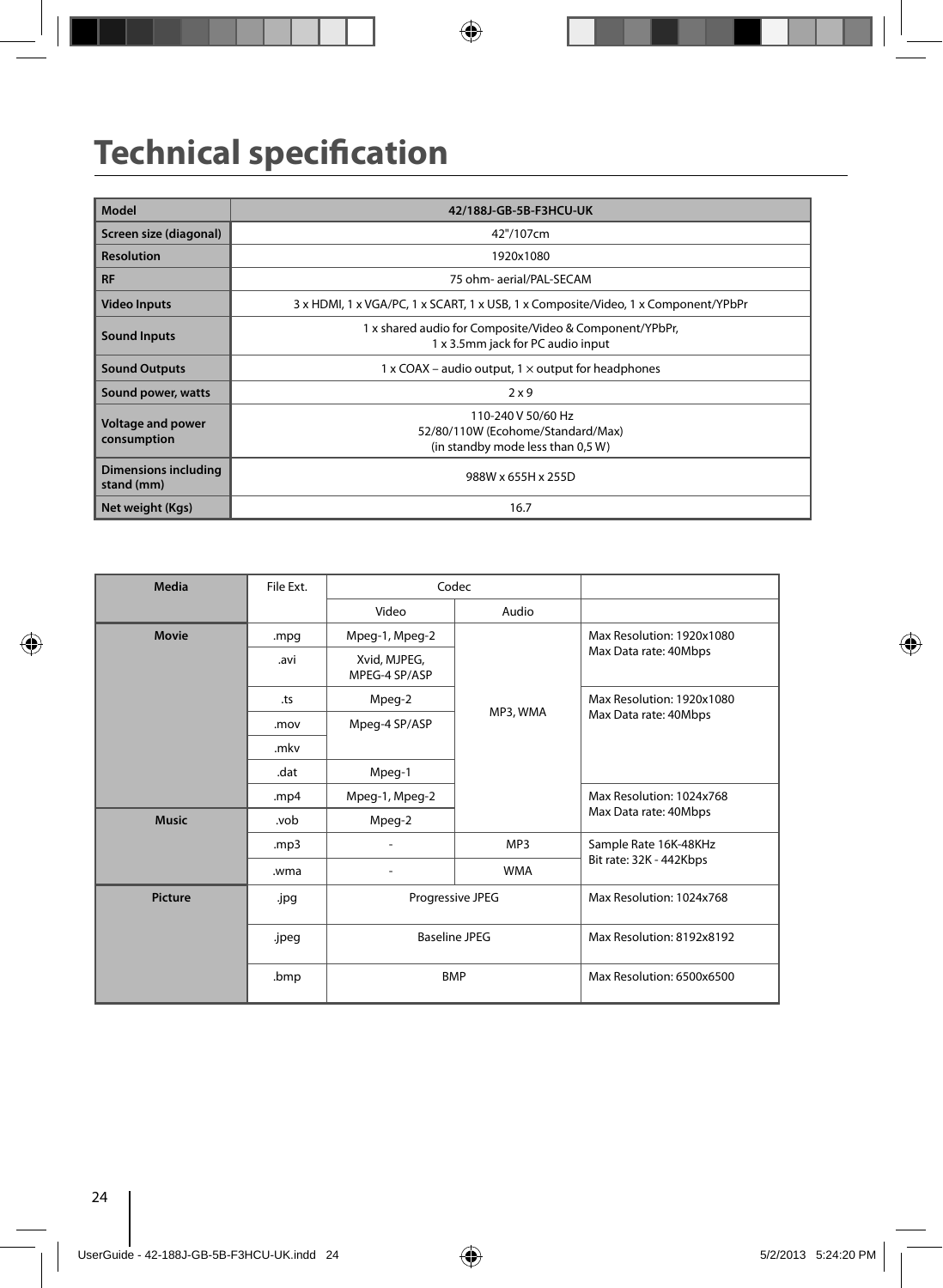# **Index**

| Technical specification $\ldots \ldots \ldots \ldots \ldots \ldots \ldots \ldots \ldots \ldots 24$ |  |
|----------------------------------------------------------------------------------------------------|--|
|                                                                                                    |  |
| TV buttons & Source menu $\,\ldots\ldots\ldots\ldots\ldots\ldots\ldots\ldots\ldots\,1$ 1           |  |
|                                                                                                    |  |
|                                                                                                    |  |
|                                                                                                    |  |
|                                                                                                    |  |
|                                                                                                    |  |
|                                                                                                    |  |